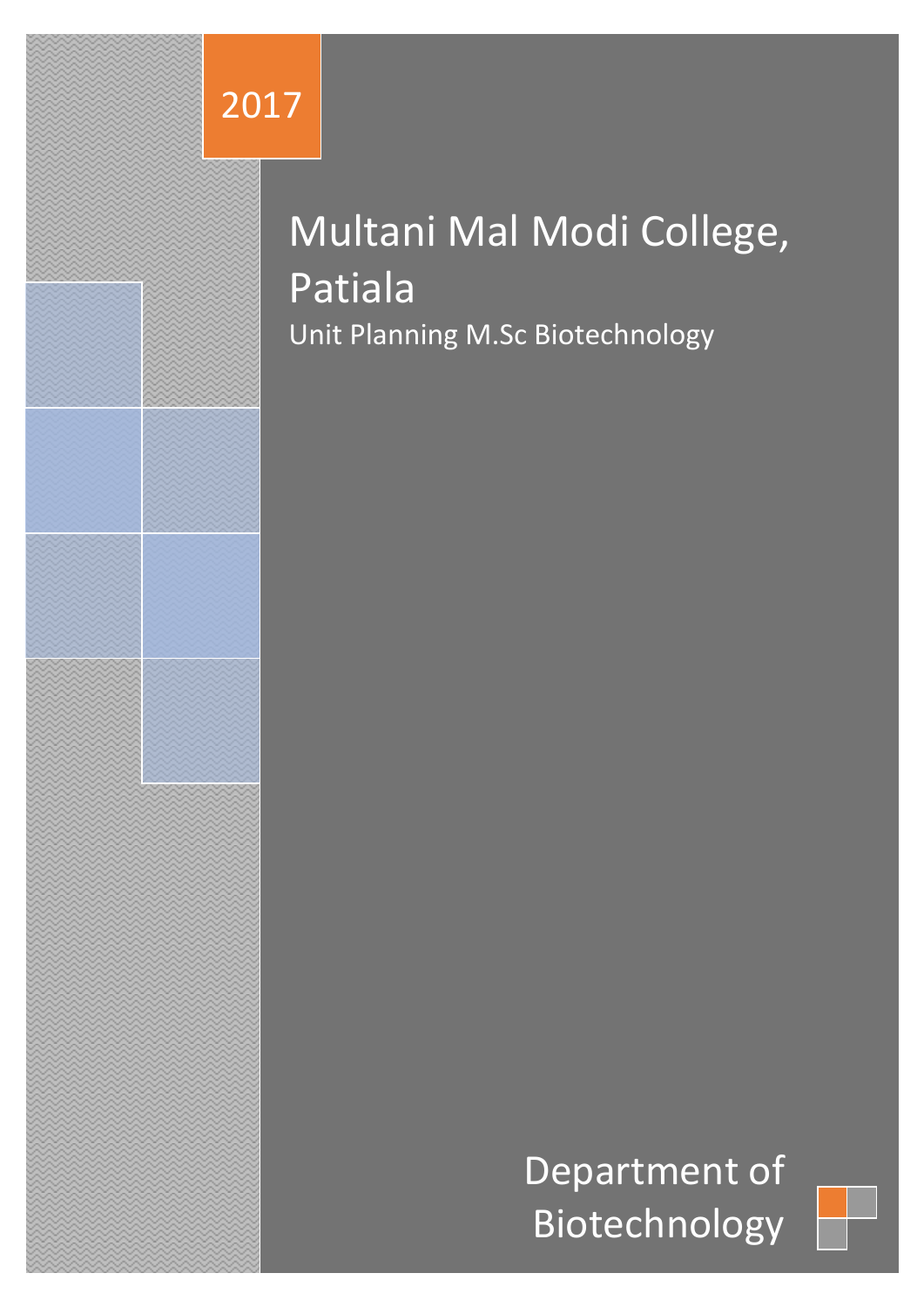## **Class – MSc I (Semester I) Biotechnology**

## **Subject: Principles of Biochemistry (Paper-I)**

#### **Max Marks: 75**

#### **Max Time: 3 Hrs**

#### $TLL$  **MST**  $-1$

- 1. **Introduction to biomolecules***:*Biological properties of water, pH, ionization, biological buffers, titration of amino acids, amino acids, proteins and their three dimensional structure, weak and strong interactions, hydrophobic interactions.
- 2. **Structure and function of carbohydrates***:*Monosaccharides, disaccharides, polysaccharides, homopolysaccharides (starch, cellulose, chitin), heteropolysaccharides, mucopolysaccharides; Structure and function of nucleic acids (purines, pyrimindines, nucleosides, nucleotides, inter nucleotide bonding, tautomerism).
- 3. **Structure and function of lipids***:*Neutral lipids, phospholipids, isoprenoids, phosphatidyl inositol (intracellular messenger), biological effectors.
- 4. **Vitamins***:*Water soluble and fat soluble; Hormones, their structure and functions.
- 5. **Enzymes:**General properties of enzymes and coenzymes, their nature, classification and nomenclature of enzymes, fundamentals of steady state kinetics, enzyme inhibition, isozymes.
- 6. **Biological membrane and cell wall:**Properties of lipid aggregates, micelles, liposomes, structure and properties, membrane proteins and their function, fluid mosaic model, membrane mediated transport, membrane equilibrium and permeability, chemical, physical composition and biosynthesis of cell wall components.

# **TILL MST – II**

- 7. **Carbohydrate metabolism***:*Glycolysis, biochemistry of alcohol and lactic acid fermentation, citric acid cycle, pentose phosphate pathway, EDP pathway, disaccharide and polysaccharide metabolism, gluconeogenesis, regulation of carbohydrate metabolism.
- 8. **Oxidative phosphorylation/respiration:**Electron transport chain, photorespiration, microsomal electron transport.
- 9. **Biochemistry of lipid metabolism:Biosynthesis** and catabolism of fatty acids, neutral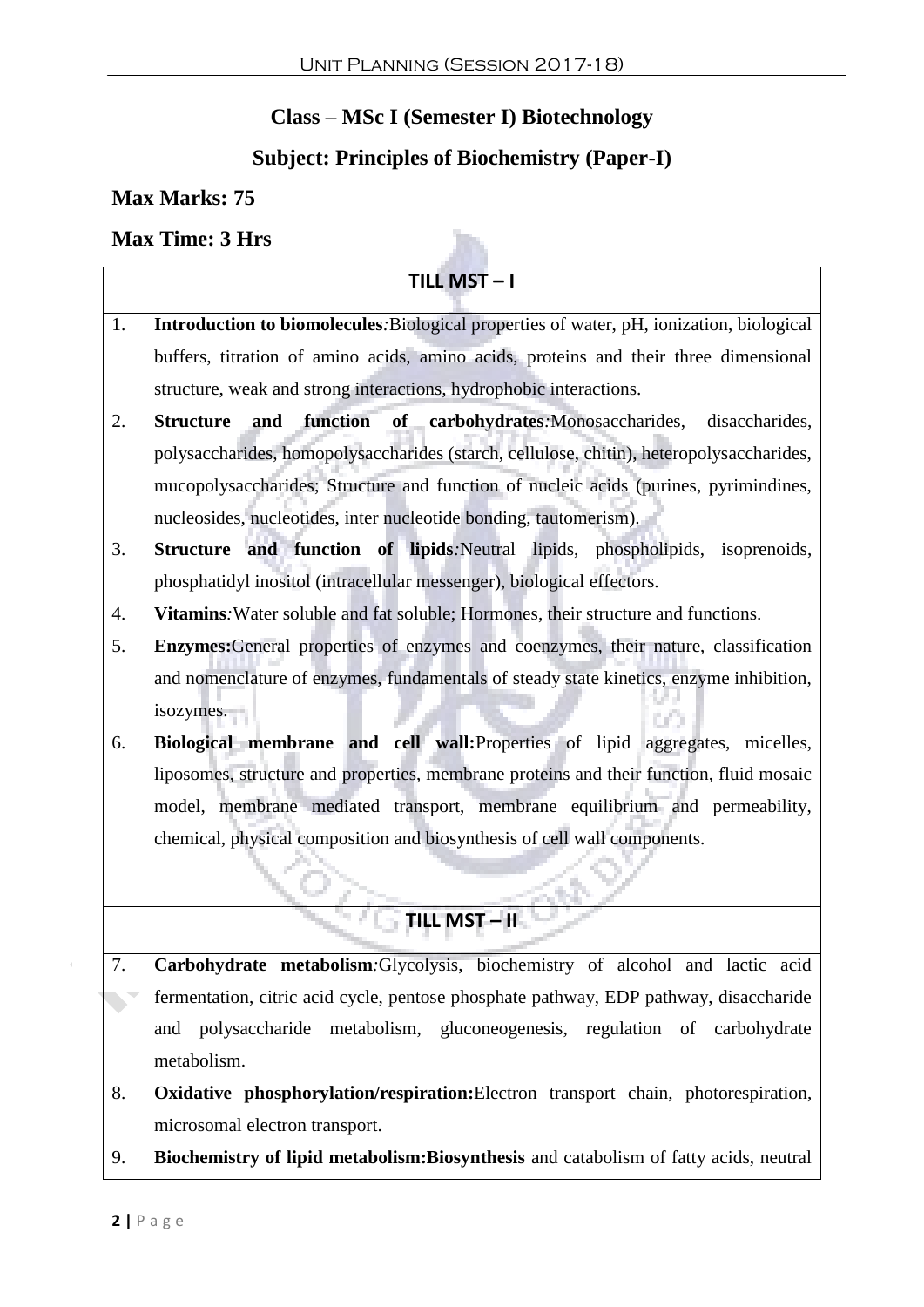#### Unit Planning (Session 2017-18)

lipids, phospholipids and cholesterol, glycolate cycle, regulation of fatty acid metabolism.

10. **Amino acid metabolism:**Biosynthetic families of amino acids, ammonia ion assimilation into amino acid by Glu and Gln, regulation of amino acid synthesis; Degradation of amino acids-oxidative deamination of glutamate, carbon atom degradation, amino acid as major metabolic intermediates,  $C_3$ ,  $C_4$  and  $C_5$  families, amino acid degradation to succinyl CoA, leucine, phenyl alanine and tyrosine degradation; Urea cycle; Nitrogen fixation and nitrogenase complex.

#### **TILL FINAL EXAM**

- 11. **Nucleotide metabolism:** Purine and pyrimidine nucleotide biosynthesis, synthesis of deoxyribonucleotides, degradation of purines, regulation of nucleotide metabolism.
- 12. **Photosynthesis:**Photosynthetic pigments, cyclic and noncycylic electron flow;Oxygen evolution system; Calvin cycle; C3 and C4 mode of photosynthesis.

|            | <b>Mode of Assessment</b>  |                        |  |
|------------|----------------------------|------------------------|--|
| Sr.<br>No. | <b>Component</b>           | Weightage              |  |
|            | Mid semester test (MST)    | 40% (Average of 2 MST) |  |
| 2          | <b>Written Assignments</b> | 40%                    |  |
| 3          | Attendance                 | 20%                    |  |

**BELIEVE**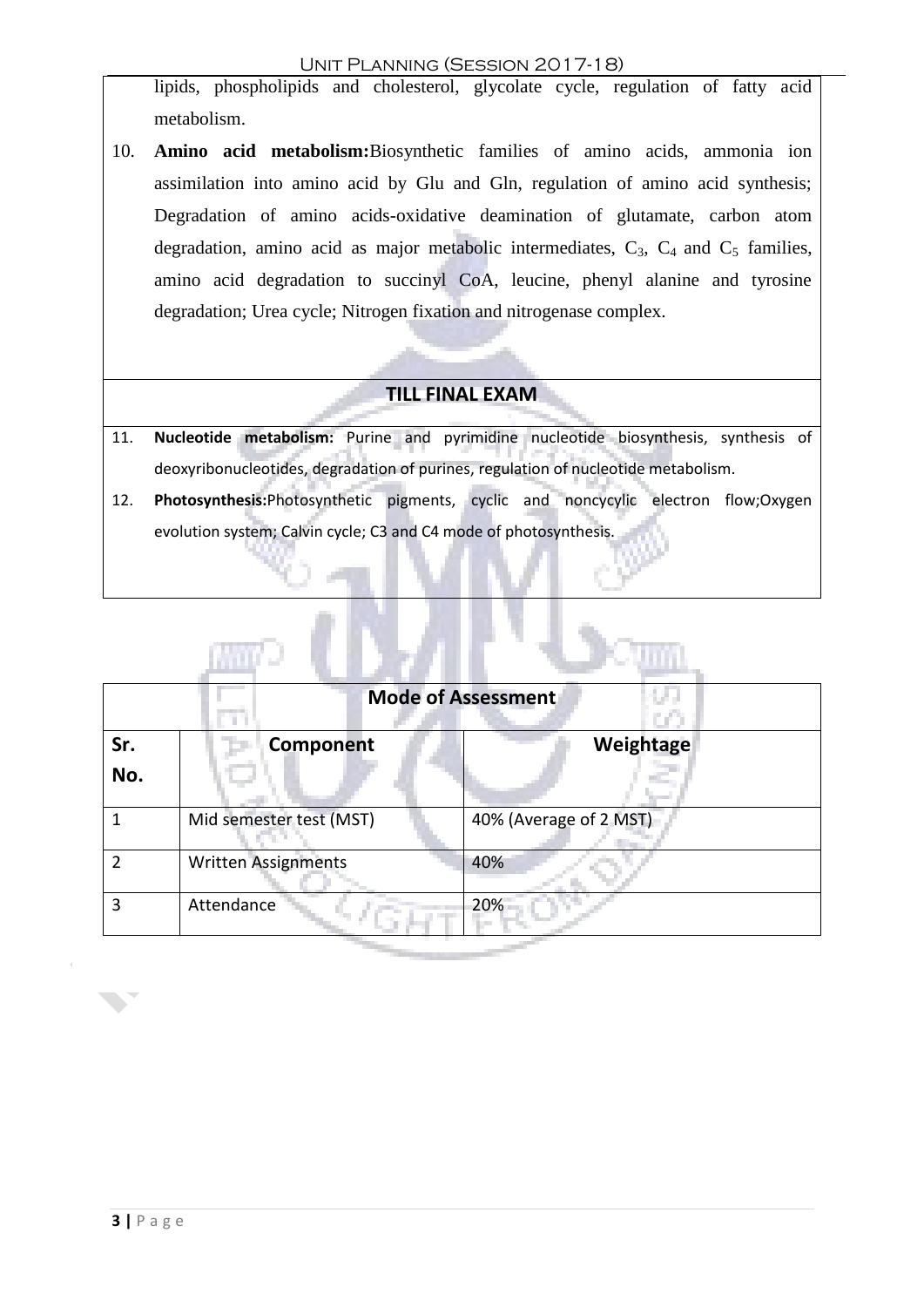## **Class – MSc I (Semester I) Biotechnology**

## **Subject: Molecular Genetics (Paper-II)**

#### **Max Marks: 75**

#### **Max Time: 3 Hrs**

#### $TILL MST - I$

- 1. **Genetic material and genomes:**Genome size, gene density and ultrastructure of chromosome in prokaryotes and eukaryotes; DNA supercoiling and topoisomerases, repetitive DNA, transposons.
- 2. **Molecular tools and techniques:**Electrophoresis, IEF, PFGE, DNA sequencing, PCR, Southern, Northern, Western and Dot blotting; DNA probes, DNA fingerprinting, DNA foot printing, RFLP, ribozymes, antisense RNA/DNA: DNA denaturation/hybridization: cot/rot curves.
- 3. **DNA replication:** Unit of replication, enzymes involved, replication origin, initiation, elongation and termination, extrachromosomal replicons, reverse transcription; DNA repair mechanisms; Recombination-homologous and site specific recombination.
- 4. **Transcription:** Process in prokaryotes and eukaryotes, post transcriptional modifications,transcription inhibitors.
- 5. **Translation:** Genetic code, protein biosynthesis in prokaryotes and eukaryotesinitiation, elongation and termination, inhibitors of translation; Co-translational and post-translational modifications, protein localization, protein secretion.
- 6. **Gene Regulations in prokaryotes:**Operon hypothesis e.g., Lac, Ara, Trp, Hut operons, negative, positive and compound control; Stringent response, quorum sensing,gene regulation in eukaryotes-cell cycle and growth regulation,signal transduction;growth factors, growth factor receptors, apoptosis-genomic imprinting and its consequences, gradient and cascade in development of plants and animals; Role of chromatin in regulating gene expression and gene silencing; Cancer genetics-oncogenes, suppressor genes.

#### **TILL MST – II**

7. **Genome organization:**Bacteriophage genomes-øX174, M13, Mu, T4, HIV and lambda; Extra nuclear DNA-plasmids, mitochondrial and chloroplast genomes.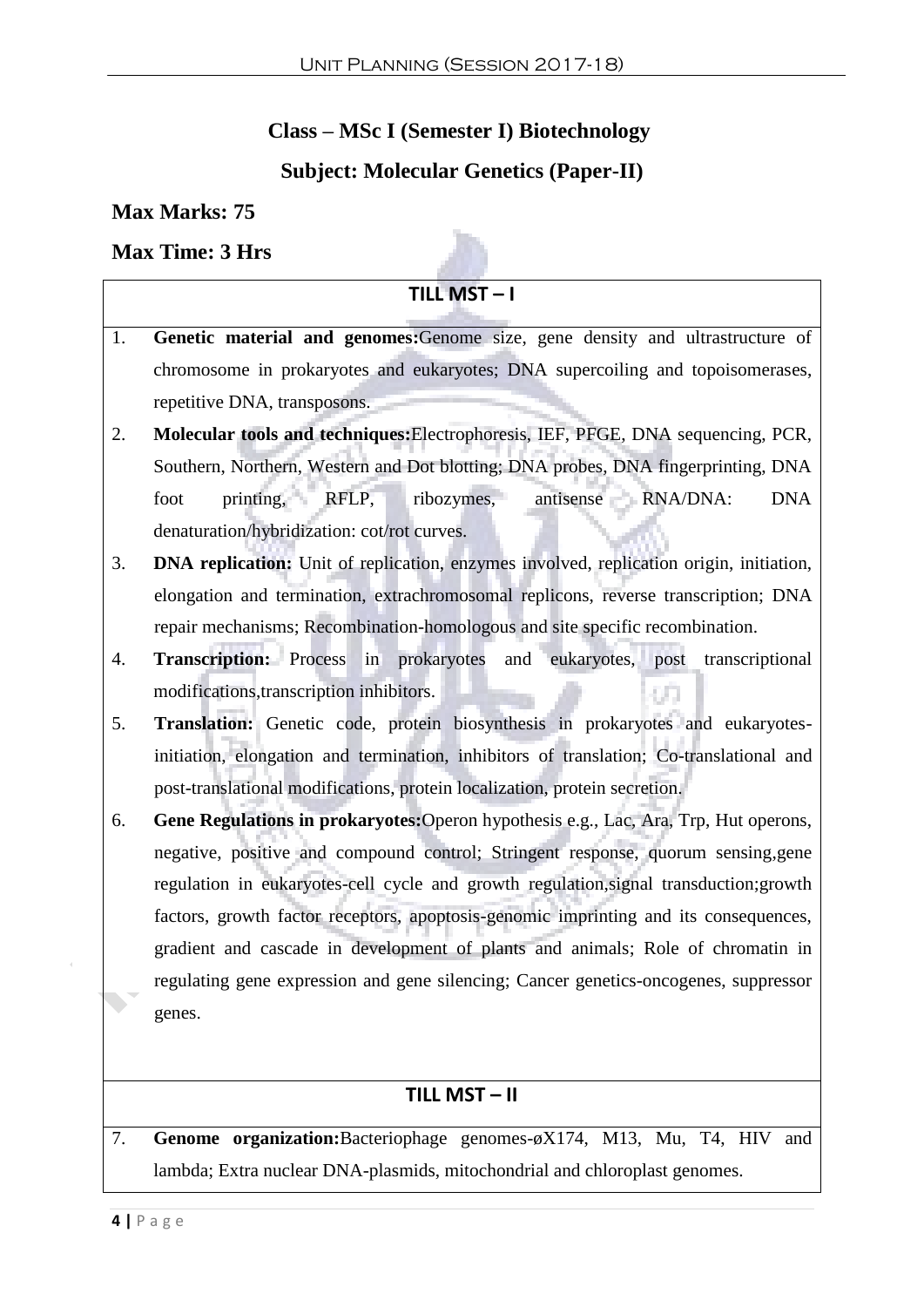- 8.**Genome mapping technologies:** Genetic mapping,linkage analysis; Physical mappingrestriction mapping, FISH, STS mapping; DNA sequencing-chain termination, chemical degradation, pyrosequencing; Sequence assembly-shotgun approach, contig approach, chromosome walking, EST sequencing, RAPD, ribotyping.
- 9.**Proteome analysis:** 2DGE, DGGE, flow cytometry, MS, MALDI-TOF.
- 10. **Genomic techniques:**Flow cytometry, SAGE, SADE, Microarrays-DNA, protein; Gene function analysis-gene homology analysis; Comparative genomics-gene evolution, exon shuffling; Genome annotation-functional domain, gene ontology; Molecular phylogenetics; Gene knockout-insertional mutagenesis, iRNA.

#### **TILL FINAL EXAM**

- 11. **Genome environment interaction:** Heat stock and oxidative stress response; Pharmacogenomics-pharmacodynamics, pharmacokinetics and phamacotoxicology;Pharmacogenetic polymorphisms e.g., MDR.
- 12. Application of genomics and proteomics in biotechnology.

|            | <b>Mode of Assessment</b>  |                        |  |
|------------|----------------------------|------------------------|--|
| Sr.<br>No. | <b>Component</b>           | Weightage              |  |
|            | Mid semester test (MST)    | 40% (Average of 2 MST) |  |
| っ          | <b>Written Assignments</b> | 40%                    |  |
| 3          | Attendance                 | 20%                    |  |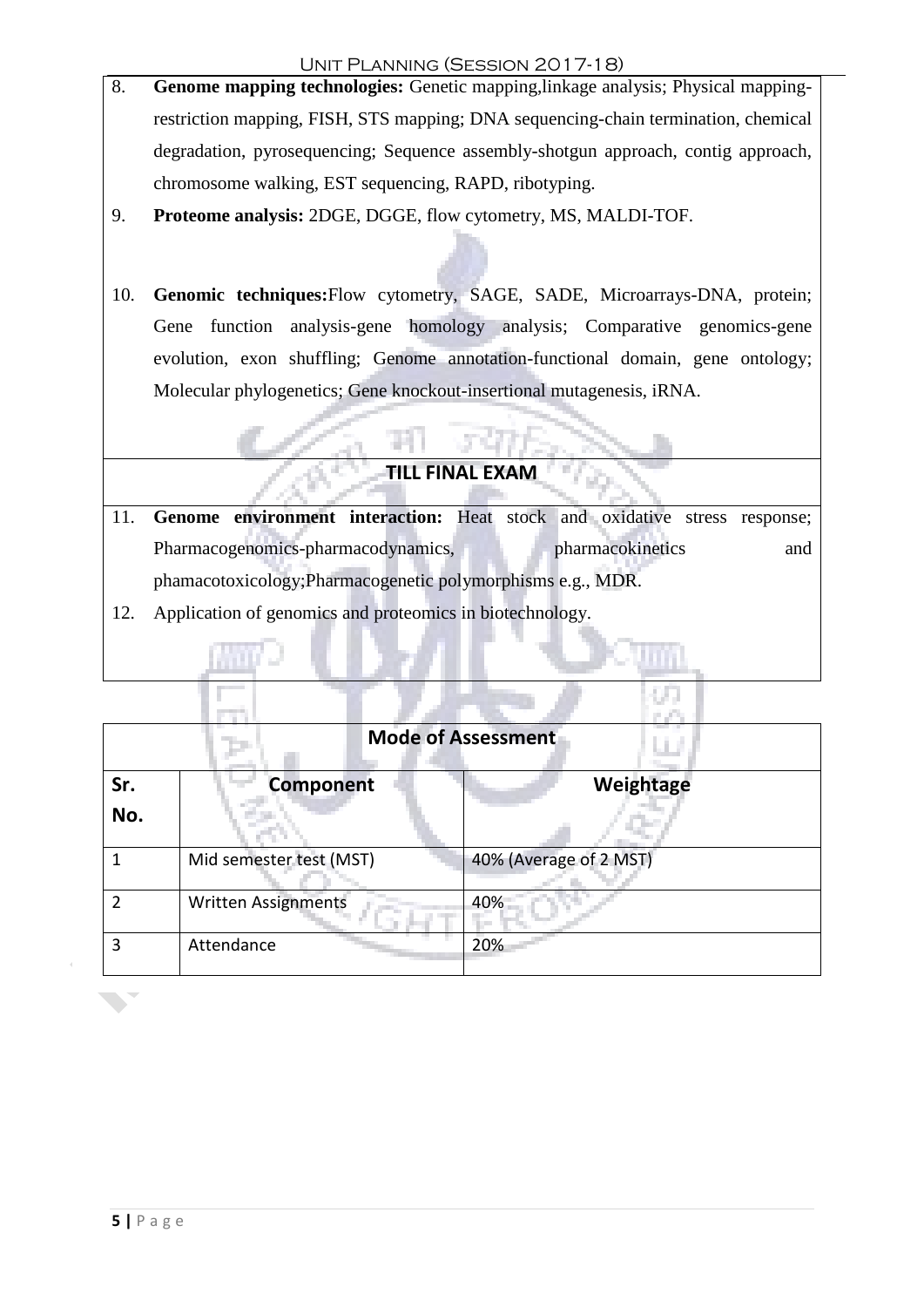# **Class – MSc I (Semester I) Biotechnology**

# **Subject: Introductory Microbiology (Paper-III)**

h.

## **Max Marks: 75**

#### **Max Time: 3 Hrs**

| <b>TILL MST-I</b>                                                                                      |  |  |
|--------------------------------------------------------------------------------------------------------|--|--|
| Introduction: Beginnings of Microbiology; Contributions of Lister, Koch and Pasteur;<br>1.             |  |  |
| Microscopy-brief account of various types and their applications.                                      |  |  |
| Microbial systematics and taxonomy: Morphological, physiological, biochemical & ecological<br>2.       |  |  |
| characteristics and molecular techniques used in taxonomy; A brief account of Bergey's system          |  |  |
| of bacterial classification.                                                                           |  |  |
| Prokaryotes and eukaryotes: Generalized account of bacteria, archaebacteria, cyanobacteria,<br>3.      |  |  |
| actinomycetes, molds, slime molds, yeast, algae, protozoa, etc.                                        |  |  |
| Viruses: Structure, classification and replication of important bacterial, plant and animal<br>4.      |  |  |
| viruses.                                                                                               |  |  |
| Microbial growth: Requirements of various nutrients for microbial growth, mathematical<br>5.           |  |  |
| expression of growth, measurement of growth, factors affecting growth; Synchronous and                 |  |  |
| diauxic growth.                                                                                        |  |  |
| Methods of microbiology: Basic techniques of isolation, sterilization, maintenance and                 |  |  |
| preservation of cultures; Types of media.                                                              |  |  |
|                                                                                                        |  |  |
|                                                                                                        |  |  |
| <b>TILL MST-II</b>                                                                                     |  |  |
| Cultural characteristics and anaerobic cultivation: Cultural characteristics on solid and liquid<br>7. |  |  |
| media; Methods for culturing anaerobes.                                                                |  |  |
| Microbial metabolism: Utilization of energy and biosynthesis.<br>8.                                    |  |  |
| Microbial genetics: Generalized account of gene function and mutation.<br>9.                           |  |  |
| Microbial interactions: Symbiotic interactions, parasitism, ammensalism and competition; A<br>10.      |  |  |
| brief account of cycles of matter and microbial interactions.                                          |  |  |
|                                                                                                        |  |  |
| <b>TILL FINAL EXAM</b>                                                                                 |  |  |
|                                                                                                        |  |  |
| Microbial flora of healthy human host: Distribution and occurrence of normal flora in<br>11.           |  |  |
| humans.                                                                                                |  |  |

 $\bar{4}$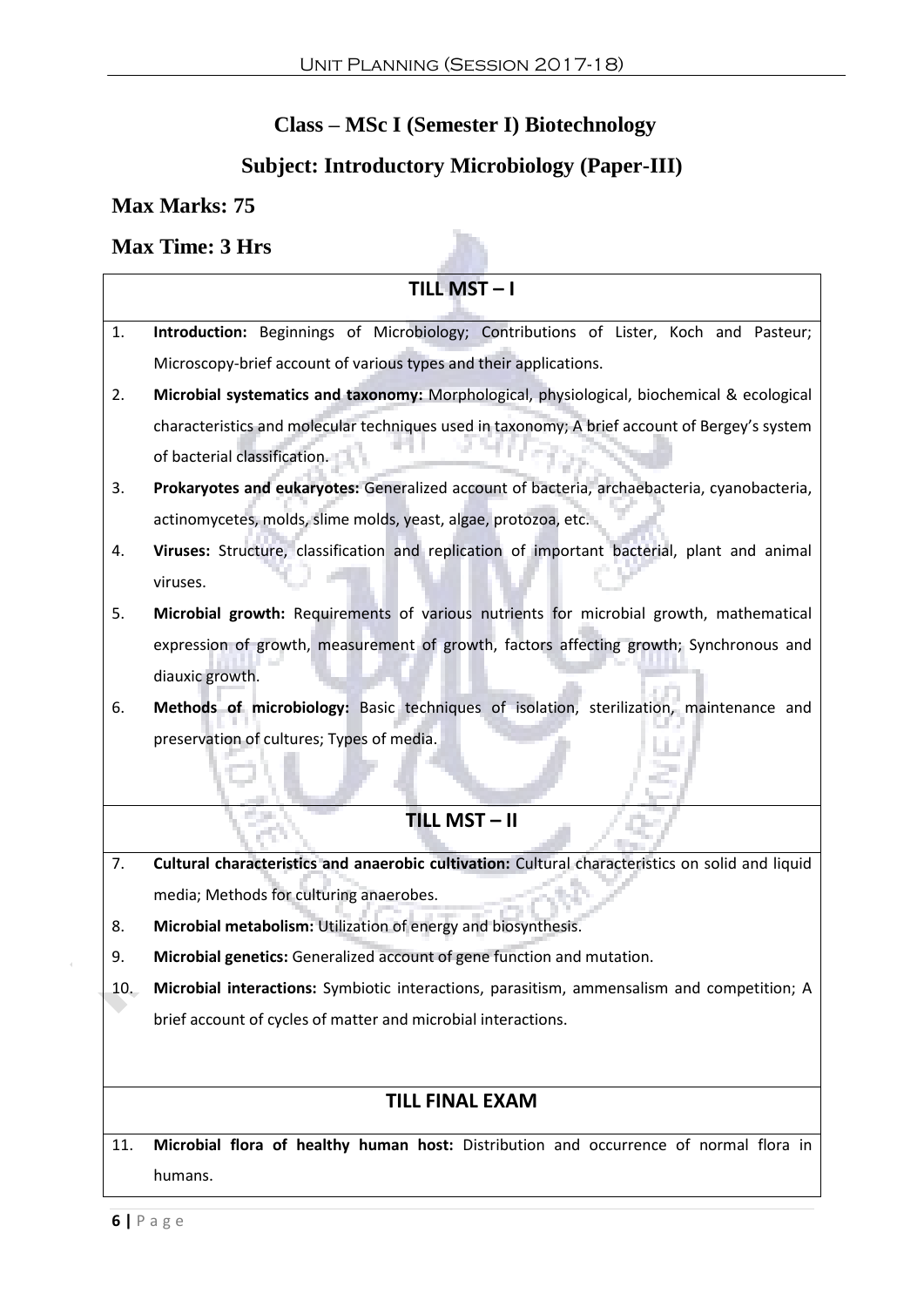*12.* **Microbial pathogenesis:** Host-microbe interactions; Bacterial, fungal and protozoal pathogenesis

| <b>Mode of Assessment</b> |                            |                        |
|---------------------------|----------------------------|------------------------|
| Sr.<br>No.                | Component                  | Weightage              |
|                           | Mid semester test (MST)    | 40% (Average of 2 MST) |
| $\mathfrak{p}$            | <b>Written Assignments</b> | 40%                    |
| 3                         | Attendance                 | 20%                    |



 $\overline{4}$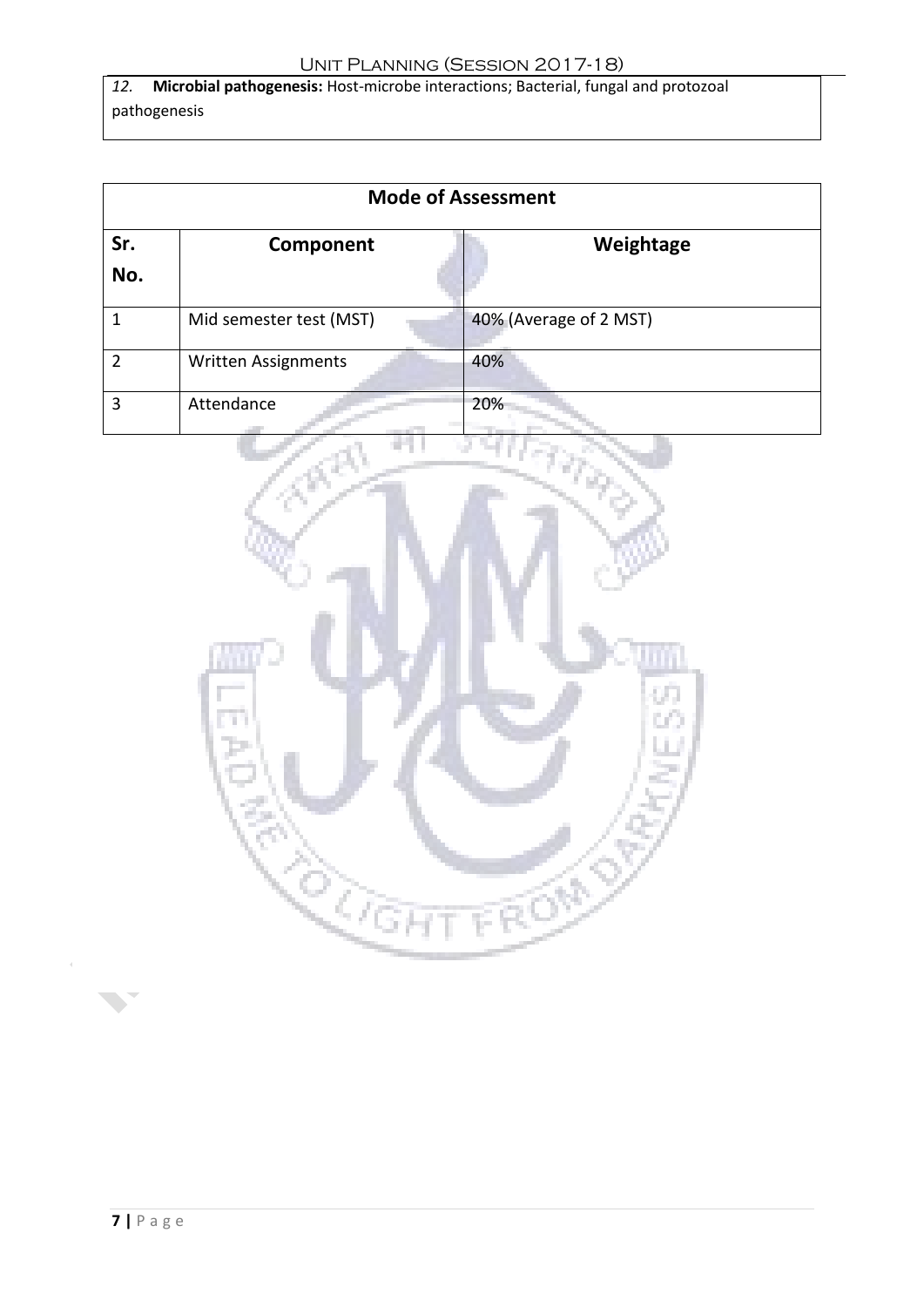# **Class – MSc I (Semester I) Biotechnology**

# **Subject: Immunology (Paper-IV)**

## **Max Marks: 75**

#### **Max Time: 3 Hrs**

|       | TILL MST-I                                                                                   |  |  |
|-------|----------------------------------------------------------------------------------------------|--|--|
| 1.    | Introduction and scope of immunology: History, types of immunity, innate immunity, acquired  |  |  |
|       | immunity, active and passive immunity.                                                       |  |  |
| 2.    | Antigens and antigenicity, haptens, epitopes.                                                |  |  |
| 3.    | Types, structure, distribution, function,<br>Immunoglobulins:<br>molecular<br>biology<br>of  |  |  |
|       | immunoglobulin synthesis, organization of immunoglobulion genes; Complement system.          |  |  |
| 4.    | Cellular immunity: Cells involved in immune system, organs of immune system, lymphocyte,     |  |  |
|       | macrophages.                                                                                 |  |  |
| 5.    | Humoral immune response: T-dependent and T-independent immune response; Type I               |  |  |
|       | hypersensitivity, type II, III and IV immune reactions, autoimmunity.                        |  |  |
| 6.    | Immunomodulation: Immunosuppression and immunopotentiation.                                  |  |  |
|       |                                                                                              |  |  |
|       |                                                                                              |  |  |
|       | TILL MST-II                                                                                  |  |  |
| 7.    | Immunization and vaccines: Active and passive immunization-traditional and modern            |  |  |
|       | vaccines.                                                                                    |  |  |
| 8.    | Interferons, Interleukines and other cytokines.                                              |  |  |
| 9.    | Major histocompatible complex and transplantation immunity.                                  |  |  |
| 10.   | Antigen-antibody assays:Methods to assay humoral immune response (Agglutination,             |  |  |
|       | immunodiffusion, immunoelectrophoresis, RIA, fluorescent assays, ELISA); Physical methods    |  |  |
|       | for isolation of antibodies; Methods for enumeration of various types of cells in immune     |  |  |
|       | system, immunoblot.                                                                          |  |  |
| $11-$ | Methods of assay cell mediated immune response.                                              |  |  |
|       |                                                                                              |  |  |
|       | <b>TILL FINAL EXAM</b>                                                                       |  |  |
| 12.   | Hydridoma technology: Myeloma cell lines, fusion, selection and screening of positive hybrid |  |  |
|       | cells, cloning methods, purification, characterization and applications of monoclonal        |  |  |
|       |                                                                                              |  |  |
|       | antibodies in diagnosis and therapy and in biomedical research; Antibody engineering;        |  |  |

 $\bar{A}$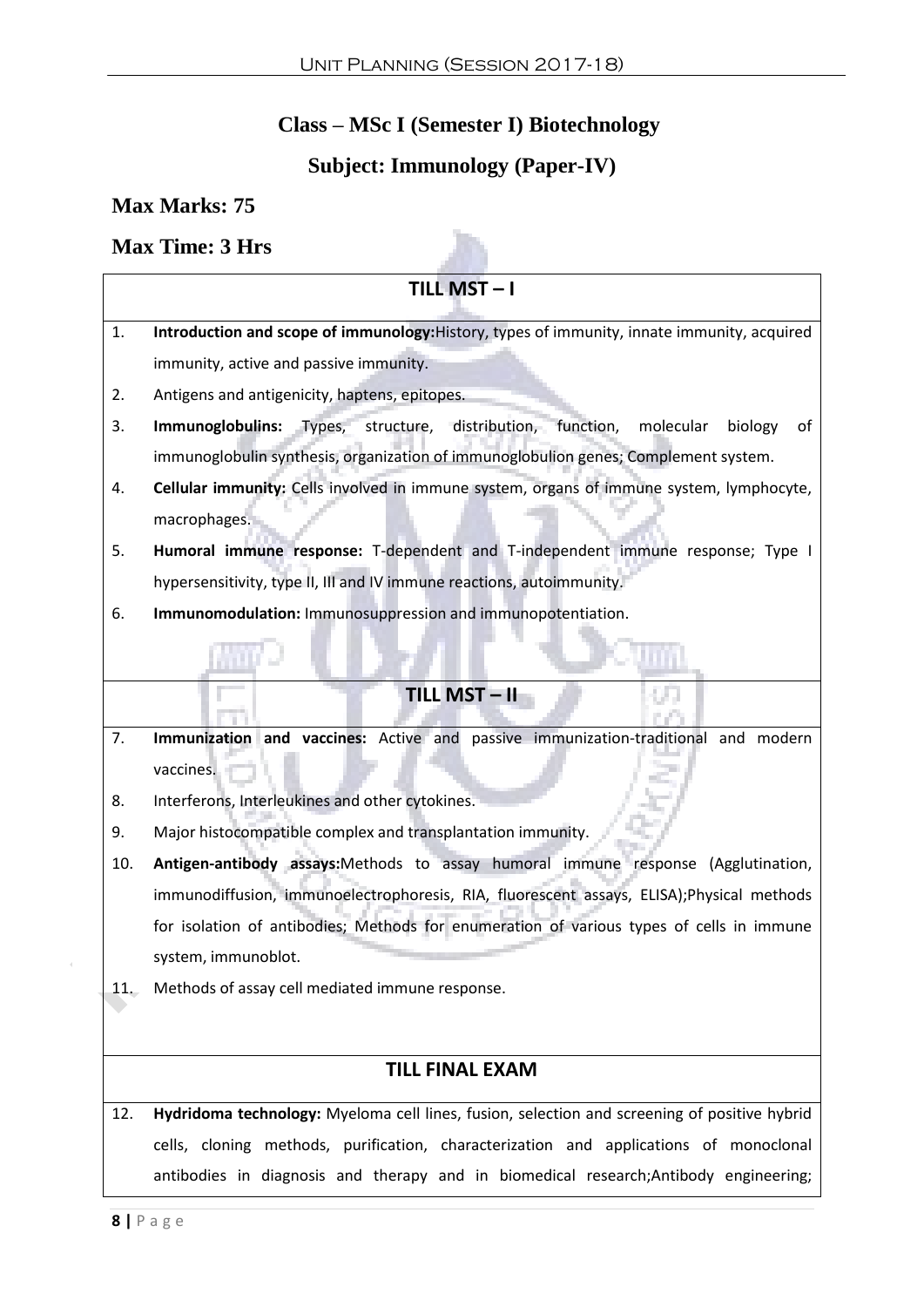Abzymes.

| <b>Mode of Assessment</b> |                            |                        |
|---------------------------|----------------------------|------------------------|
| Sr.<br>No.                | Component                  | Weightage              |
| 1                         | Mid semester test (MST)    | 40% (Average of 2 MST) |
| 2                         | <b>Written Assignments</b> | 40%                    |
| 3                         | Attendance                 | 20%                    |



 $\hat{\mathcal{A}}$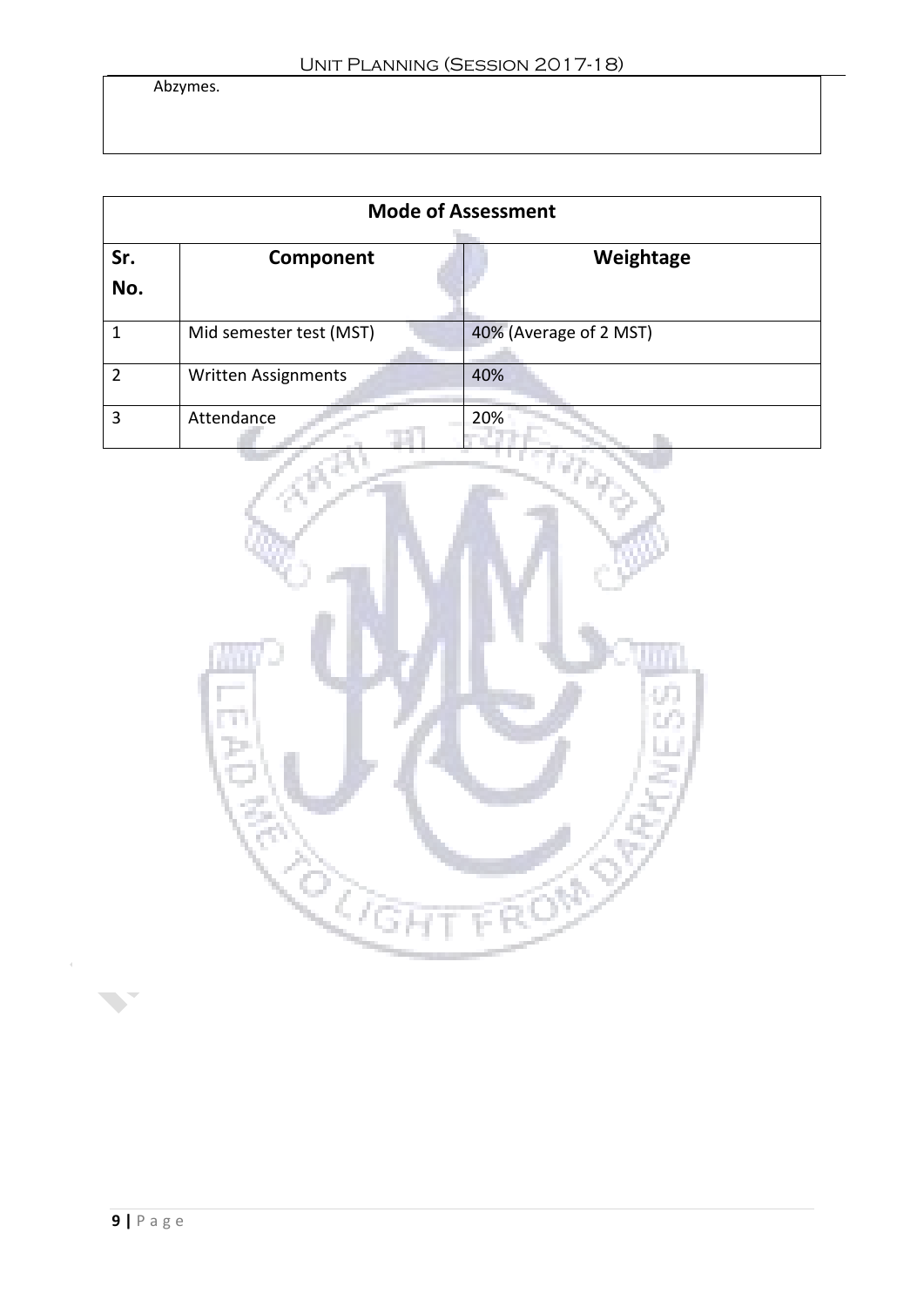# **Class – MSc I (Semester II) Biotechnology**

# **Subject: Genetic Engineering (Paper-V)**

## **Max Marks: 75**

## **Max Time: 3 Hrs**

|     | TILL MST-I                                                                                      |
|-----|-------------------------------------------------------------------------------------------------|
| 1.  | Introduction, basic tools and techniques of genetic engineering: DNA cutting and modifying      |
|     | enzymes-restriction endonucleases, alkaline phosphatase, polynucleotide kinase, DNA ligase,     |
|     | S1 nuclease, exonucleases; Real Time PCR, quantitative PCR, WGA; Ligation of DNA fragments-     |
|     | in vitro ligation strategies (Joining DNA with ligases, topoisomerases and site specific        |
|     | recombinases);Chemical synthesis of DNA-adaptors, linkers and homo-polymer tailing for in       |
|     | vitro ligation.                                                                                 |
| 2.  | DNA libraries: Genomic libraries-construction, amplification and applications; cDNA libraries-  |
|     | construction and applications.                                                                  |
| 3.  | Cloning vectors: Types of vectors-plasmids, phages, cosmids, phasmids, transposons, etc., their |
|     | salient features, genetic map and host-range; In vitro packaging.                               |
| 4.  | Transformation techniques: Chemical, physical and biological strategies.                        |
| 5.  | Recombinant selection and identification:Direct and indirect methods; Reporter genes,           |
|     | immunological methods; South-Western screening, North-Western screening, maxi and mini          |
|     | cells.                                                                                          |
| 6.  | Gene expression in recombinants: Principles of maximizing gene expression; Expression           |
|     | vectors design for downstream processing and protein purification-His-tag, GST-tag and MBP-     |
|     | tag.                                                                                            |
|     | U                                                                                               |
|     | TILL MST-II                                                                                     |
| 7.  | Cloning in bacteria and yeast: Comparative features of Gram negative and Gram positive          |
|     | bacteria, yeast; Two hybrid system-vectors and applications.                                    |
| 8.  | Site directed mutagenesis, phage display and cell surface display; Protein engineering-directed |
|     | evolution and gene shuffling.                                                                   |
| 9.  | Cloning in plants: Tissue culture, Ti, Ri and viral vectors; Transgenic plants; Pharming.       |
| 10. | Cloning in animal cells: Cell lines, selectable markers, plasmid and viral vectors; Transgenic  |
|     | animals and cloning; Gene therapy-gene targeting, replacementand knockout strategies.           |
| 11. | Applications: Recombinant products, new materials and devices-biosensors; Agricultural          |

 $\overline{4}$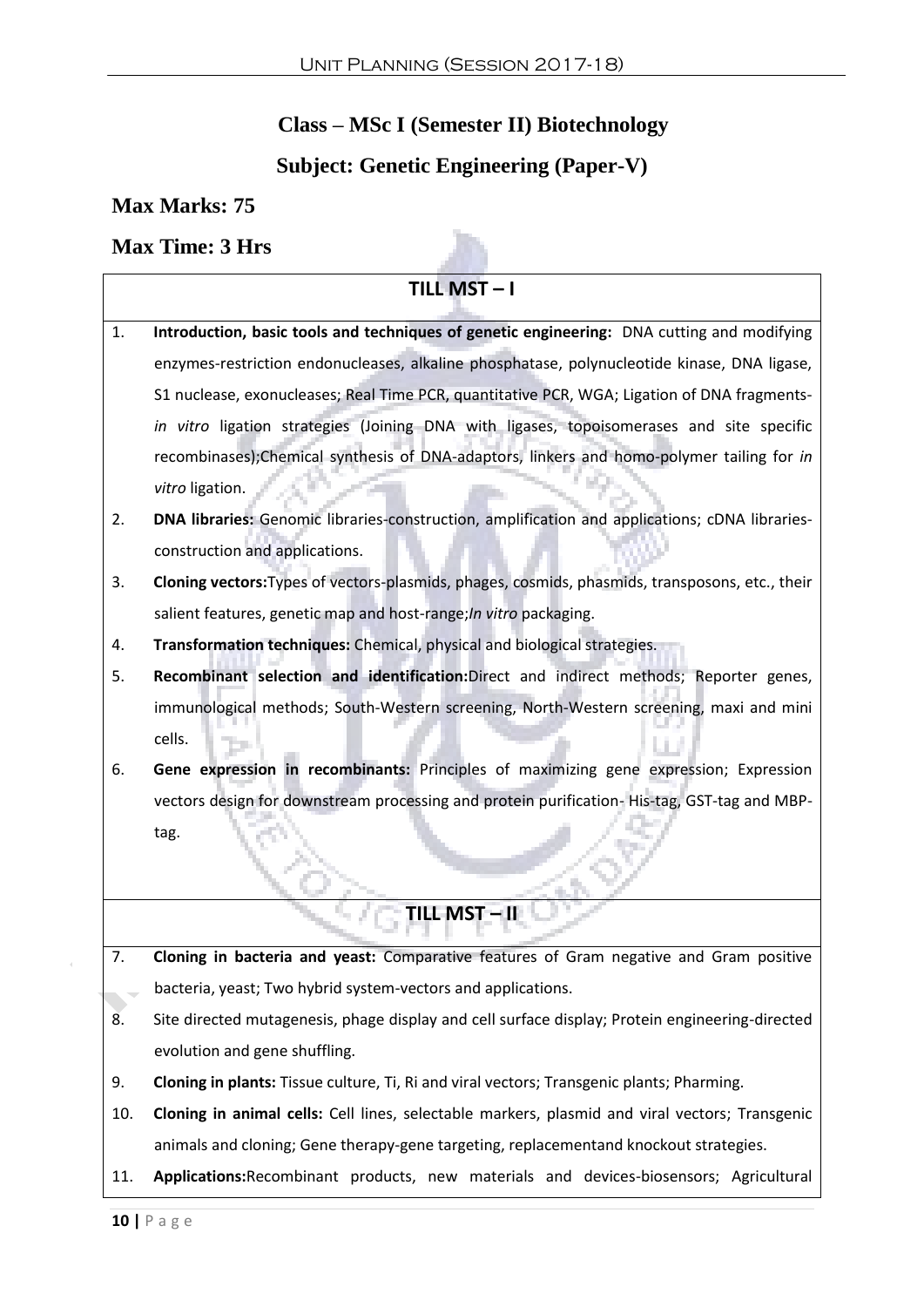applications; Industrial applications; Medicinal applications-vaccines and nucleic acid therapeutics; Environmental applications;r-DNA regulation guidelines-DBT, NIH and FDA.

#### **TILL FINAL EXAM**

12. **Introduction to metabolic engineering:** Metabolomics, metabolic flux analysis, strategies to increase/alter metabolite flow, metabolic control analysis; Importance of metabolic engineering-completion of partial pathways giving novel products (indigo and melanin in *E. coli*), transfer of entire biosynthetic pathway (Trp biosynthesis to *E. coli*, creating new products, redirecting metabolite flow (Increased Thr in bacteria),overproduction of Trp in *C. glutamicum*), increased CephC production; Metabolic engineering of PHAs in *E. coli* and carotenoids in *Erwinia herbicola*.

W.

|                | <b>Mode of Assessment</b> |                        |  |
|----------------|---------------------------|------------------------|--|
| Sr.<br>No.     | <b>Component</b>          | Weightage              |  |
| 1              | Mid semester test (MST)   | 40% (Average of 2 MST) |  |
| $\overline{2}$ | Written Assignments       | 40%                    |  |
| 3              | Attendance                | 20%                    |  |
|                |                           |                        |  |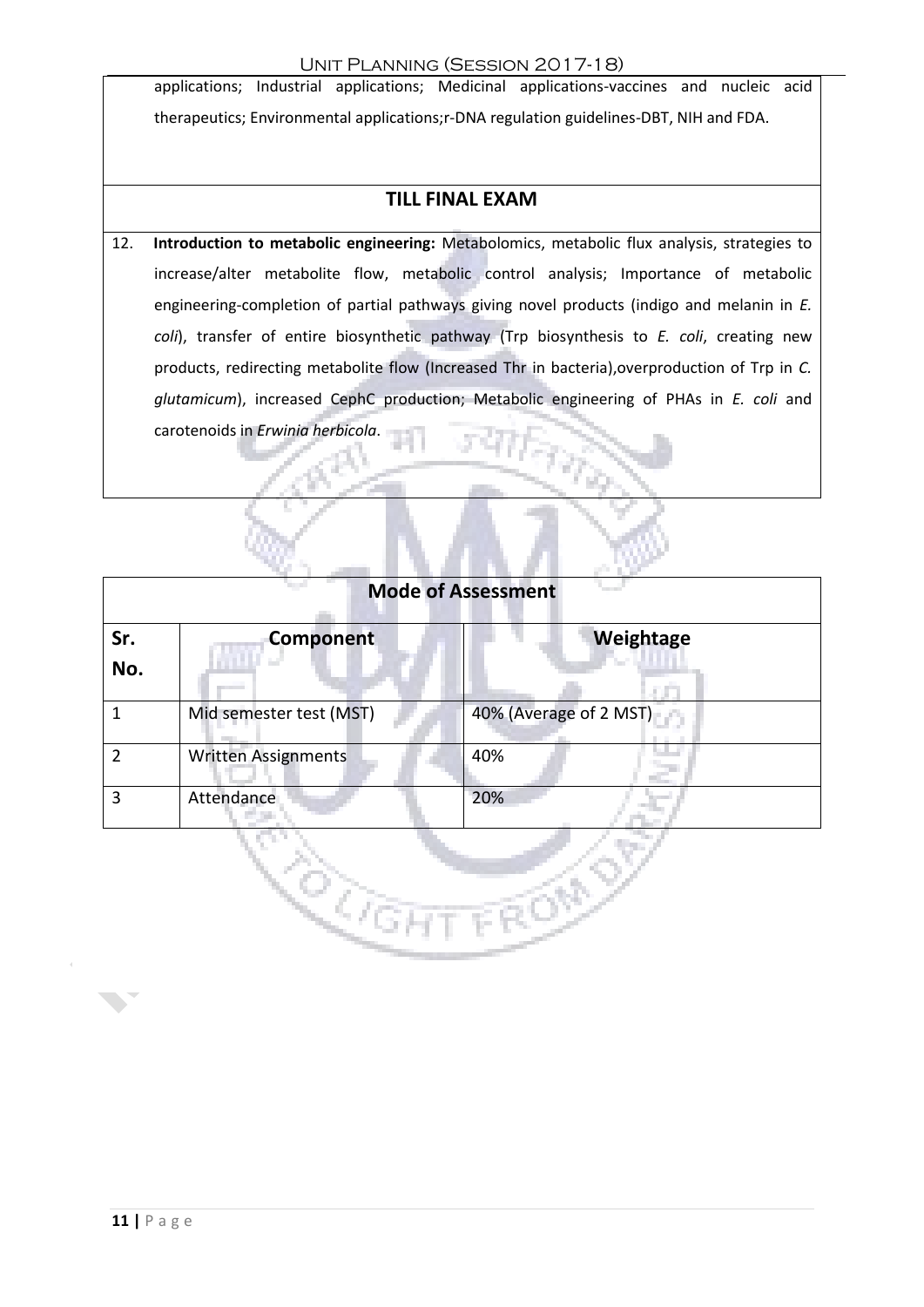## **Class – MSc I (Semester I) Biotechnology**

## **Subject: Molecular Biophysics (Paper-VI)**

## **Max Marks: 75**

## **Max Time: 3 Hrs**

## $TILL MST - I$

- 1. **Thermodynamics:**Laws of thermodynamics, concept of enthalpy, heat capacity at constant volume and pressure, isothermal expansion, differential scanningcalorimetry, concept of entropy, statistical and thermodynamic definitions of entropy, entropy change due to mixing of ideal gases, entropy change due to heating, Gibb's free energy, free energy spontaneity criteria, dependence of free energy on temperature (Gibb's Helmholtz equation), dependence of free energy on pressure, Vant Hoff equation, bioenergetics, physical chemist and biochemist standard states, coupled reactions, high energy bonds.
- 2. **Chemical kinetics:**Reaction rate, order of reaction, revaluation of DNA-case study, half life of a reaction; Determination of reaction order, molecularity of reaction; Complex reaction, consecutive kinetics, isotope effect, reactions in solution, fast reaction in solution (The flow method and the relaxation method).
- 3. **Quantum mechanics:**Wave theory of light, Planck's quantum theory, photoelectric effect, de Broglie's postulate, Bohr's theory of atomic spectra, Huckel theory; Schrodinger's wave equation, Heisenberg's uncertainty principles, particles in one dimensional box, quantum mechanical tunneling.
- 4. **Biological applications of spectroscopy:**Principles and applications of UV-visible spectrophotometry, spectrofluorimetry and IR spectroscopy.
- 5. **NMR and ESR:** Principles and applications of NMR, chemical shift, spin-spin coupling, Pascal triangle rule, ESR (electron spin spectroscopy), SECTION rules for allowed transitions, hyperfine splitting.
- 6. Optical activity, principles and applications of ORD and CD, mass spectrometry, X-ray diffraction.

## **TILL MST – II**

7. Useful general concepts in molecular modeling coordinate system, potential energy surface,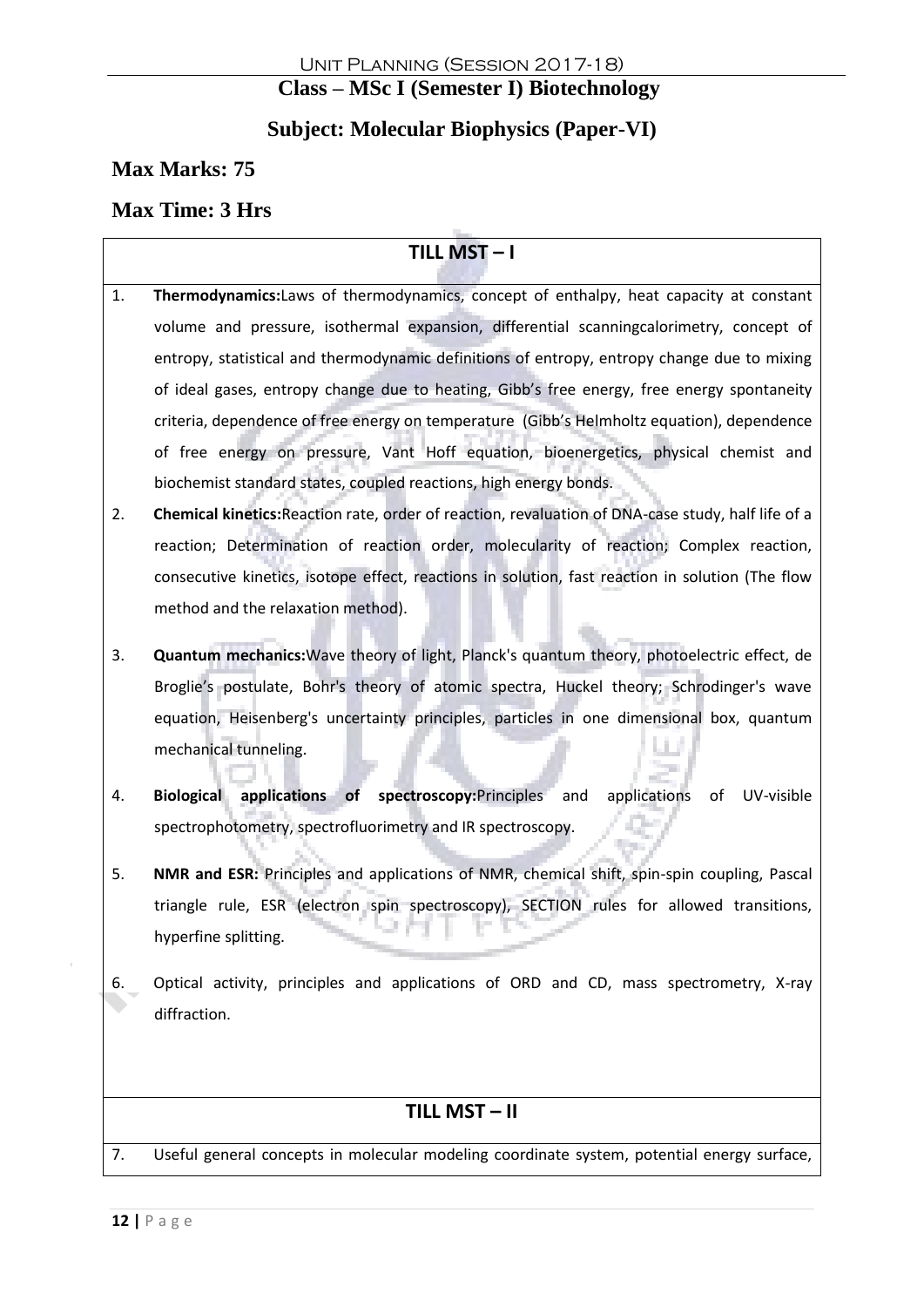#### Unit Planning (Session 2017-18)

molecular graphics, units of length and energy.

- 8. Protein folding and design, conformational properties of the commonly occurring amino acids, properties of some conformationally constrained amino acids, design of medium sized peptides; Protein design (coiled coils, four helix bundles).
- 9. Some basic principles of protein structure, the hydrophobic effect, first principle methods for predicting protein structure, lattice method for investigation of protein structure, rule based approach using secondary structure prediction, introduction to complex modeling, sequence analysis, pharmacophores, drug designing.
- 10. Parameterization and simulation of the physical properties of phosphorothiodate nucleic acids in the design and characterization of antisense oligonucleotide for the treatment of various human diseases.

#### **TILL FINAL EXAM**

- 11. Computer simulations by a genetic algorithm, implementation of the principles of genetic algorithm for RNA folding, formation of stems, disruption of stems and selection of structure.
- 12. Molecular dynamics simulation, setting up and running a molecular dynamic simulation; How TATA box selects its protein partner

| <b>Mode of Assessment</b> |                            |                        |
|---------------------------|----------------------------|------------------------|
| Sr.                       | Component                  | Weightage              |
| No.                       |                            |                        |
|                           | Mid semester test (MST)    | 40% (Average of 2 MST) |
|                           | <b>Written Assignments</b> | 40%                    |
| ς                         | Attendance                 | 20%                    |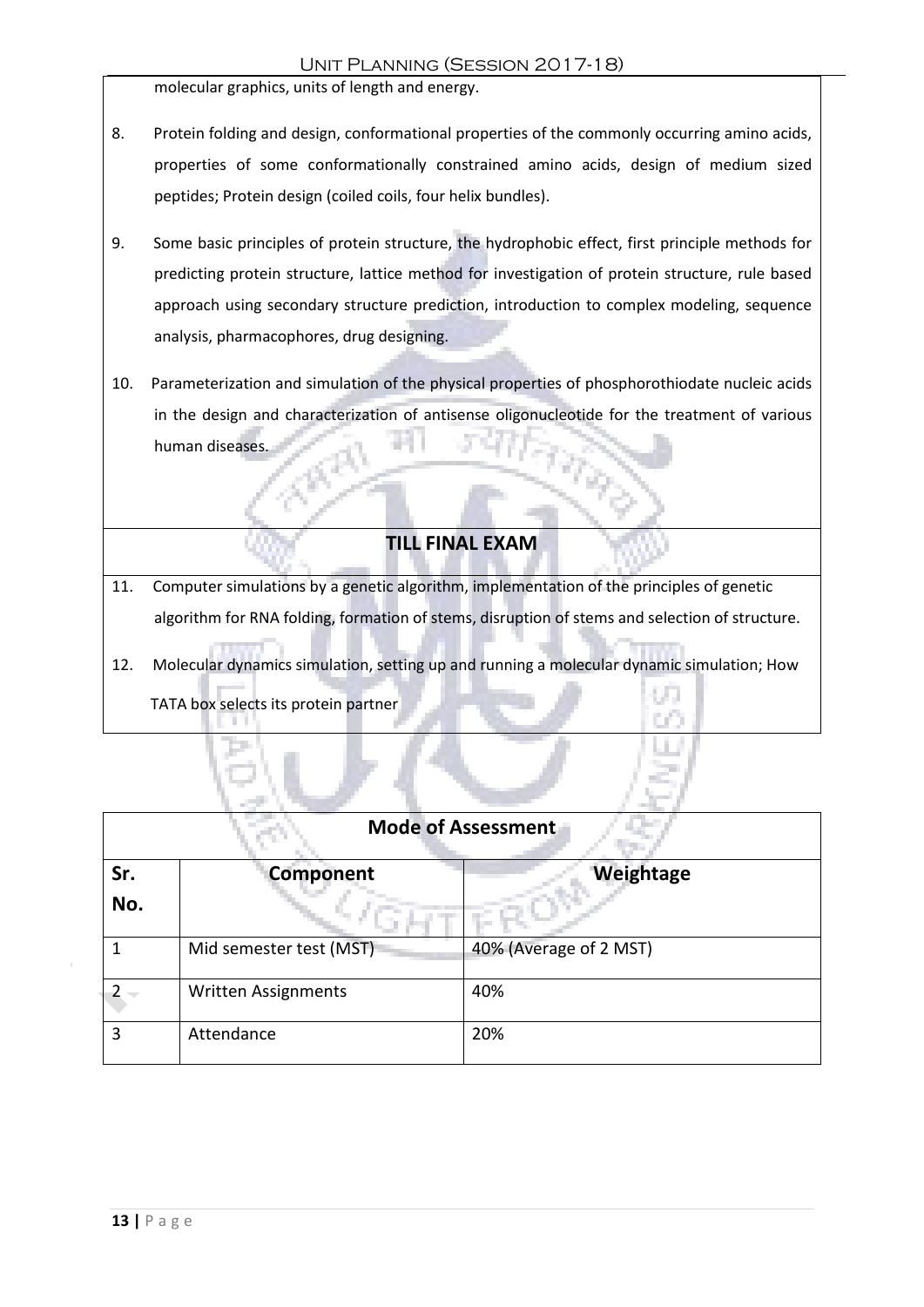# **Class – MSc I (Semester II) Biotechnology**

# **Subject: Fundamentals of Bioprocess Development (Paper-VII)**

## **Max Marks: 75**

## **Max Time: 3 Hrs**

|     | TILL MST-I                                                                                        |  |  |  |
|-----|---------------------------------------------------------------------------------------------------|--|--|--|
| 1.  | Introduction: Bioprocess development-an interdisciplinary challenge; Basics of chemical and       |  |  |  |
|     | biochemical engineering; Applications of biochemical engineering in bioprocess development.       |  |  |  |
| 2.  | Basic concepts in bioprocess development: Physical and chemical variables; Material balance       |  |  |  |
|     | and energy balance; Unit operations in bioprocesses.                                              |  |  |  |
| 3.  | Mode of operation of a bioprocess: Basic concepts of batch, fed batch and continuous              |  |  |  |
|     | operation of a bioprocess.                                                                        |  |  |  |
| 4.  | Fluid flow: Classification of fluids; Fluid in motion; Newtonian and Non-Newtonian fluids;        |  |  |  |
|     | Bernoulli's equation; Viscosity.                                                                  |  |  |  |
| 5.  | Heat transfer: Fourier's law; Conduction; Convention; Individual and overall heat transfer        |  |  |  |
|     | coefficient; General equipments for heat transfer.                                                |  |  |  |
| 6.  | Mass transfer: Molecular diffusion; Analogy between heat, mass and momentum transfer;             |  |  |  |
|     | Role of diffusion in mass transfer; Convective mass transfer; Liquid-solid mass transfer; Liquid- |  |  |  |
|     | liquid mass transfer; Liquid-gas mass transfer; Oxygen uptake in cell culture; Factors affecting  |  |  |  |
|     | cellular oxygen demand; Mass transfer coefficient.                                                |  |  |  |
|     |                                                                                                   |  |  |  |
|     | TILL MST-II                                                                                       |  |  |  |
|     |                                                                                                   |  |  |  |
| 7.  | Bioreactors: Basic design and construction of various types of bioreactors used in                |  |  |  |
|     | bioprocesses.                                                                                     |  |  |  |
| 8.  | Monitoring and control of bioprocesses: Basic instruments for controlling physical and            |  |  |  |
|     | chemical variables in a bioprocess; Computer control in bioprocesses.                             |  |  |  |
| 9.  | Sterilization: Thermal death time; F-value; Z-value; TDT curve; D-value; Kinetics of batch and    |  |  |  |
|     | continuous sterilization of media; Kinetics of air sterilization in bioreactors.                  |  |  |  |
| 10. | Scale-up of bioprocesses: Steps in scale-up and basic considerations; Major challenges and        |  |  |  |
|     | alternate strategies to overcome the problems.                                                    |  |  |  |
| 11. | Downstream processing: Cell separation techniques; Cell disruption-physical, chemical and         |  |  |  |
|     | mechanical methods; chromatographic and electrophoretic techniques; Finishing techniques          |  |  |  |
|     | in bioprocesses.                                                                                  |  |  |  |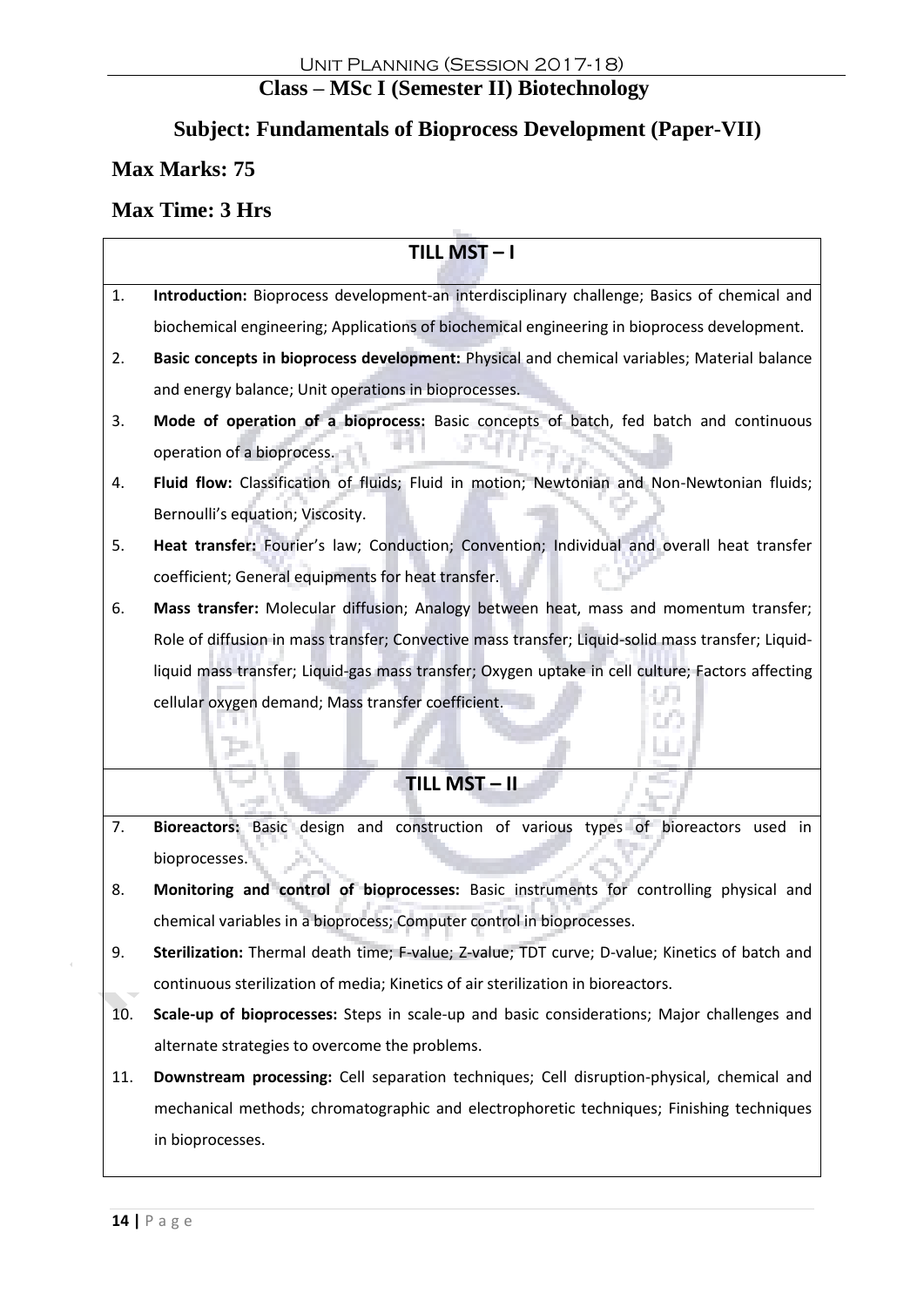## **TILL FINAL EXAM**

12. **Bioprocess economics:** Capital investment for equipments, raw materials, consumables, manpower and other costs, etc.



| <b>Mode of Assessment</b> |                            |                        |
|---------------------------|----------------------------|------------------------|
| Sr.<br>No.                | Component                  | Weightage              |
|                           | Mid semester test (MST)    | 40% (Average of 2 MST) |
|                           | <b>Written Assignments</b> | 40%                    |
| 3                         | Attendance                 | 20%                    |

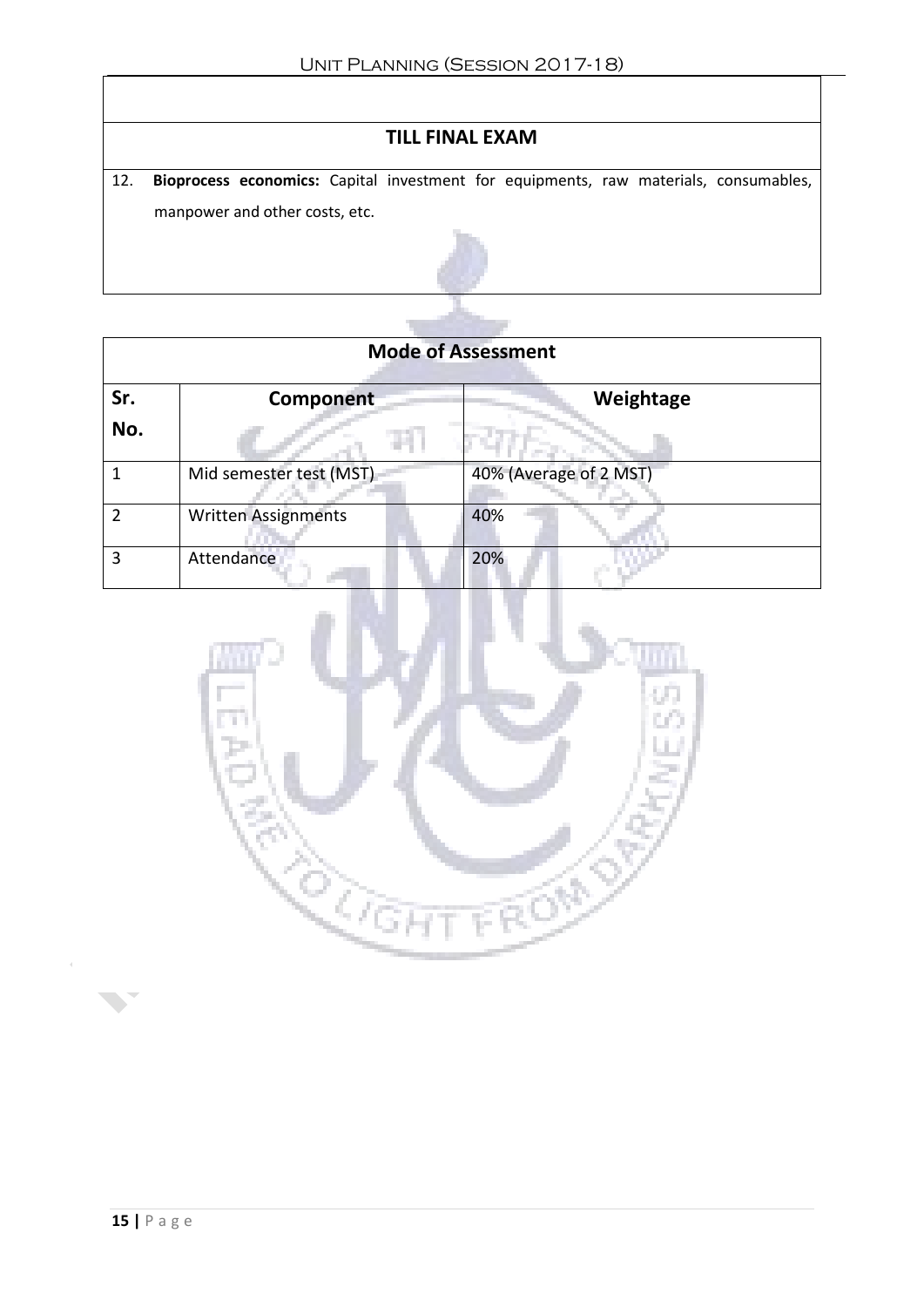# **Class – MSc I (Semester II) Biotechnology**

# **Subject: Fundamentals of Fermentation Technology (Paper-VIII)**

## **Max Marks: 75**

## **Max Time: 3 Hrs**

|     | TILL MST-I                                                                                     |  |  |
|-----|------------------------------------------------------------------------------------------------|--|--|
| 1.  | Introduction: Fermentation design and control; Fermentation products-primary metabolites,      |  |  |
|     | secondary metabolites and single cell proteins.                                                |  |  |
| 2.  | Media for microbial fermentations: Nutritional requirements-carbon, nitrogen, minerals,        |  |  |
|     | oxygen & specific nutrients; Chemically defined and complex media formulation; Statistical-    |  |  |
|     | mathematical approaches for medium optimization.                                               |  |  |
| 3.  | Fermentation types: Surface, submerged and solid state fermentation; Factors influencing       |  |  |
|     | liquid and solid state fermentations; Merits and demerits of different types of fermentations. |  |  |
| 4.  | Inoculum development: Development of inoculum for bacterial, yeast and fungal                  |  |  |
|     | fermentations at industrial level.                                                             |  |  |
| 5.  | Microbial growth kinetics: Growth kinetics of batch, fed batch and continuous system of        |  |  |
|     | fermentation.                                                                                  |  |  |
| 6.  | Fermentation modeling: General characteristics of fermentation modeling; Types of models;      |  |  |
|     | Criteria for selection of a suitable model.                                                    |  |  |
|     | UC.                                                                                            |  |  |
|     | <b>TILL MST-II</b>                                                                             |  |  |
| 7.  | Immobilized biocatalysts: Immobilization of whole cells; Criteria for selection of a suitable  |  |  |
|     | matrix/support; Techniques of whole cell immobilization; Factors influencing the operational   |  |  |
|     | stability of immobilized biocatalyst.                                                          |  |  |
| 8.  | Biotransformations:Perspectives and practical aspects; Industrial biotransformations; Future   |  |  |
|     | of biotransformations.                                                                         |  |  |
| 9.  | Alcoholic beverages: Production technology of different types of wines, beer and whisky.       |  |  |
| 10. | Microbial biomass: Baker's yeast; Single cell proteins-production, composition, economic       |  |  |
|     | parameters and constraints; Mass cultivation of Spirulina; Safety aspects of SCP.              |  |  |
|     |                                                                                                |  |  |
|     |                                                                                                |  |  |
|     | <b>TILL FINAL EXAM</b>                                                                         |  |  |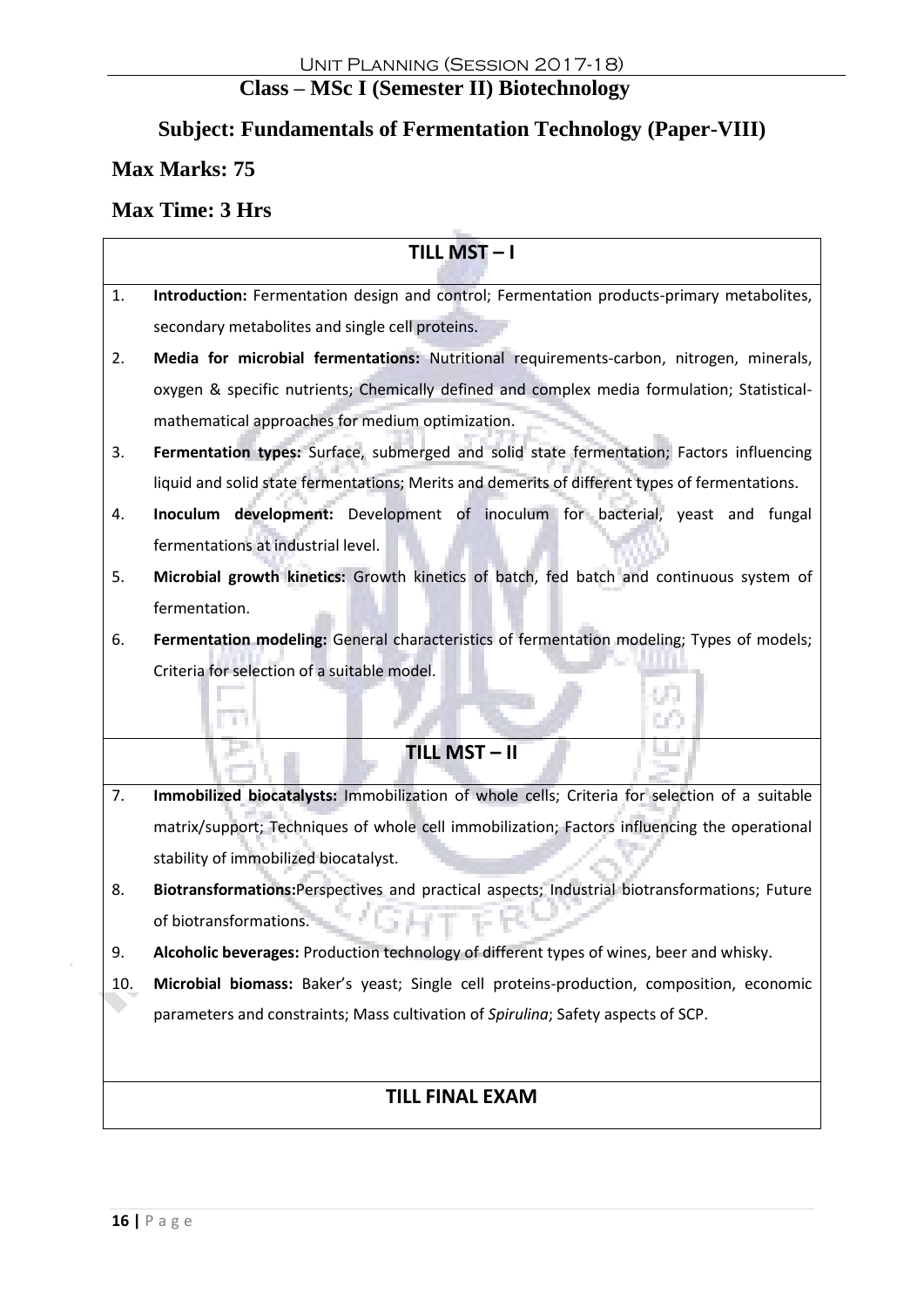- 11. **Agriculture related products:** Production and applications of bioinsecticides, biopesticides and biofertilizers.
- 12. **Biofuels:** Fermentative production of liquid fuels-ethanol, acetone and butanol, etc.; Factors affecting production of biofuels.



| <b>Mode of Assessment</b> |                            |                        |
|---------------------------|----------------------------|------------------------|
| Sr.                       | Component                  | Weightage              |
| No.                       |                            |                        |
|                           | Mid semester test (MST)    | 40% (Average of 2 MST) |
| າ                         | <b>Written Assignments</b> | 40%                    |
| 3                         | Attendance                 | 20%                    |

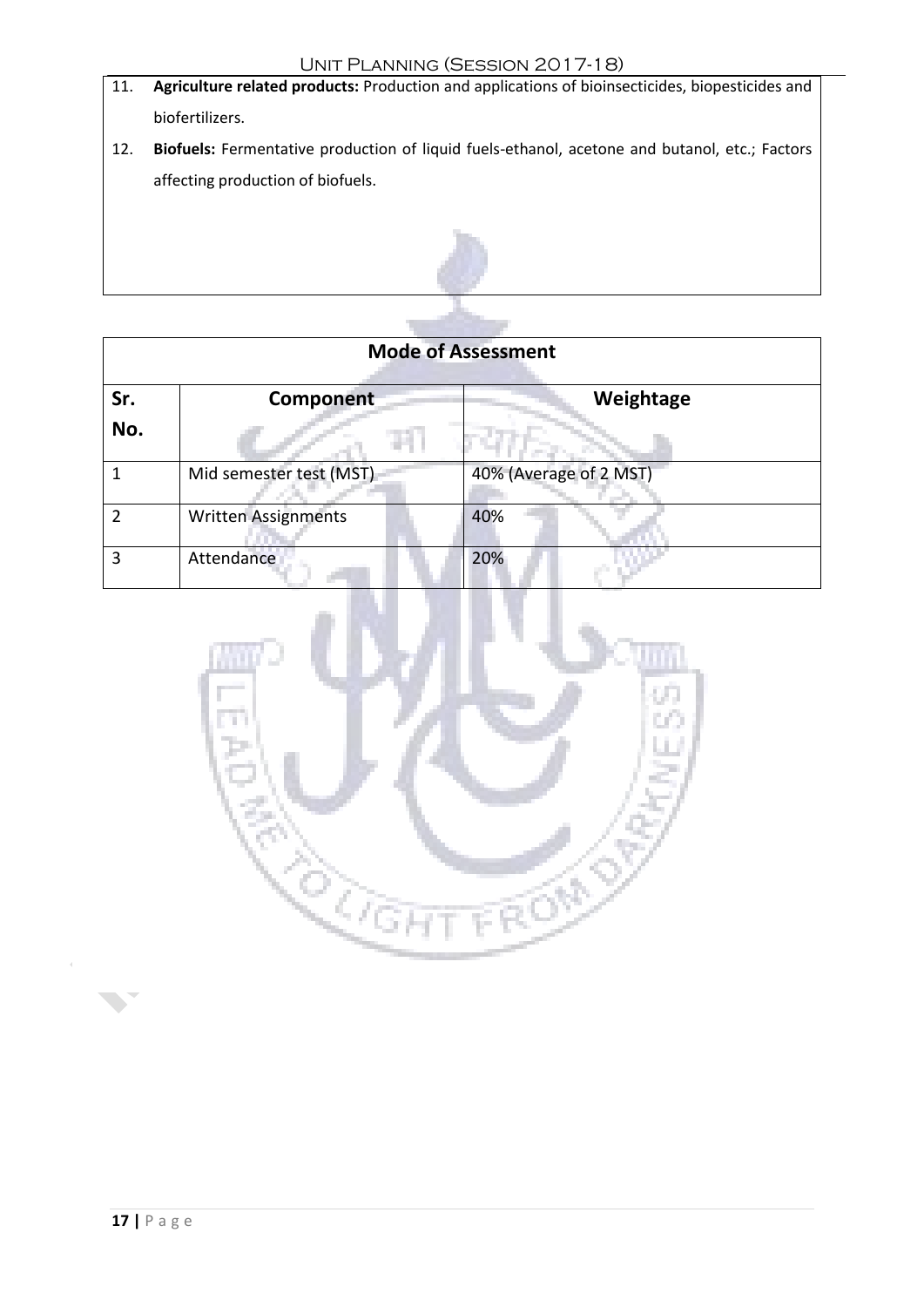## **Class – MSc II (Semester III) Biotechnology**

## **Subject: Enzymology (Paper-IX)**

#### **Max Marks: 75**

#### **Max Time: 3 Hrs**

#### $TIII$  MST  $-1$

- 1. Enzymes: Structure, evolution and its basis. 2. Enzyme action: Specificity, molecular aspects of enzyme action, and examples from different classes of enzyme. 3. Regulation of enzymic action: Activation of enzymes, covalent modification, allosteric interaction, multienzyme complexes. 4. Industrial production of enzymes: Sources of enzymes, criteria for the selection of source for enzyme production, methods of large scale production-solid substrate fermentation and submerged fermentation, factors affecting enzyme production, amylases, cellulases, pectinases, lactases, invertases, lipases, proteases. 5. Immobilization of biocatalysts: Definition, objectives and advantages of immobilization; techniques of immobilization, matrices - types, advantages and limitations. 6. Kinetic characterization: Immobilized enzymes - comparative account of immobilized biocatalysts, concept of co-immobilization. **TILL MST – II** 1. Biochemical applications: Role of soluble and immobilized enzymes in the synthesis and production of amino acids and chiral compounds; use of enzymes as detergents. 2. Pharmaceuticals: Role of soluble and immobilized enzymes in production of antibiotics, steroids, and other important intermediates of biotechnological industry; role of soluble and immobilized enzymes in diagnosis and treatment of diseases; enzyme therapy. 3. Applications in food industry: Soluble and immobilized enzymes - food production and processing, amylases, pectinases, proteases, lipases, glucoisomerases, naringinase. 4. Analytical applications: Theory and applications of various enzyme electrodes e.g. enzyme sensors, enzyme membranes, biochips/bio-semiconductors. **TILL FINAL EXAM** 1. Enzyme engineering: *In vitro* approaches to improve functional efficiency; Recombinant enzymes.
	- 2. Enzymes in organic solvents: Modes of using enzymes, fundamentals and new properties.

#### **Mode of Assessment**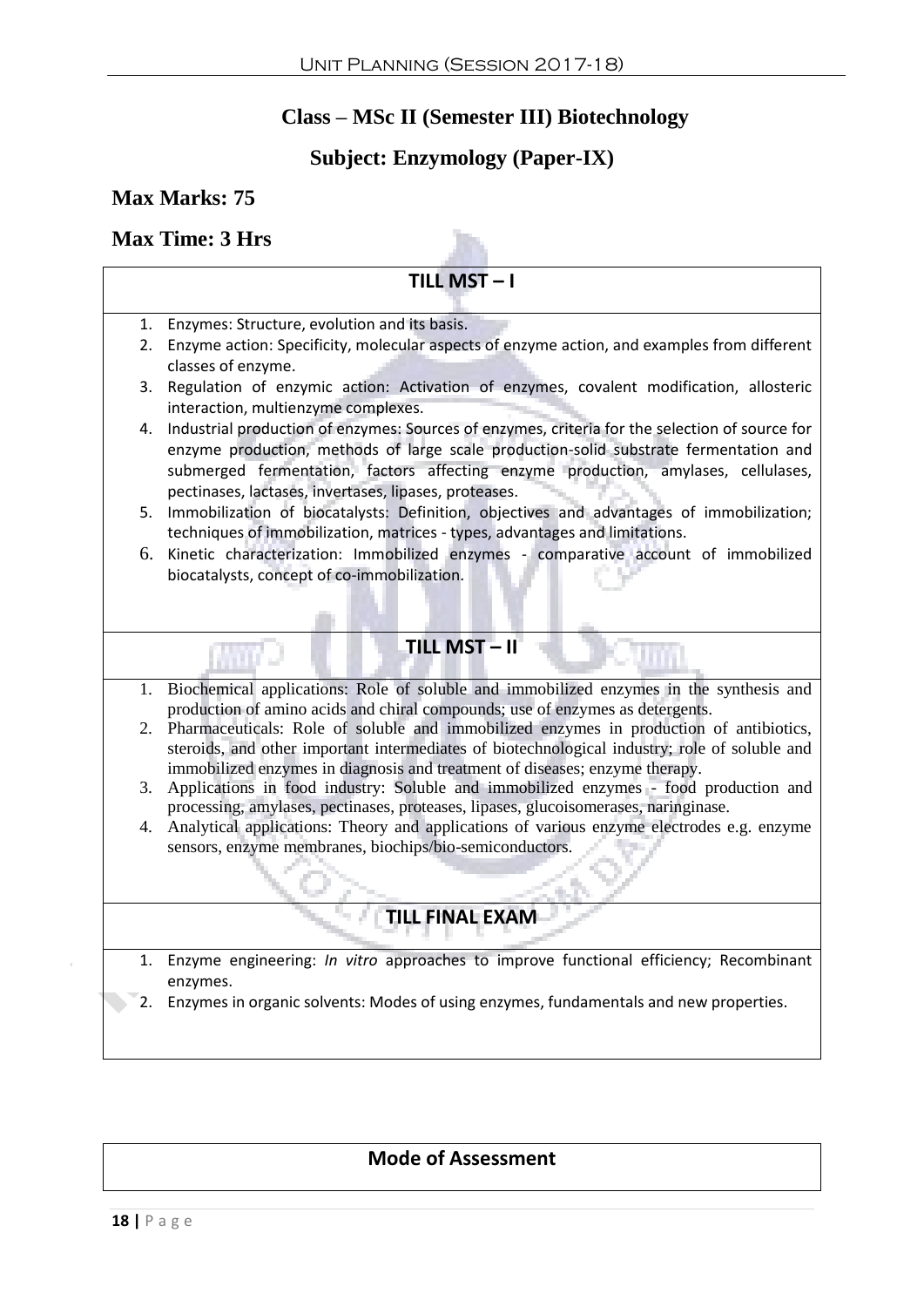| Sr.<br>No.     | Component                  | Weightage              |
|----------------|----------------------------|------------------------|
|                | Mid semester test (MST)    | 40% (Average of 2 MST) |
| $\overline{2}$ | <b>Written Assignments</b> | 40%                    |
| 3              | Attendance                 | 20%                    |



 $\bar{\psi}$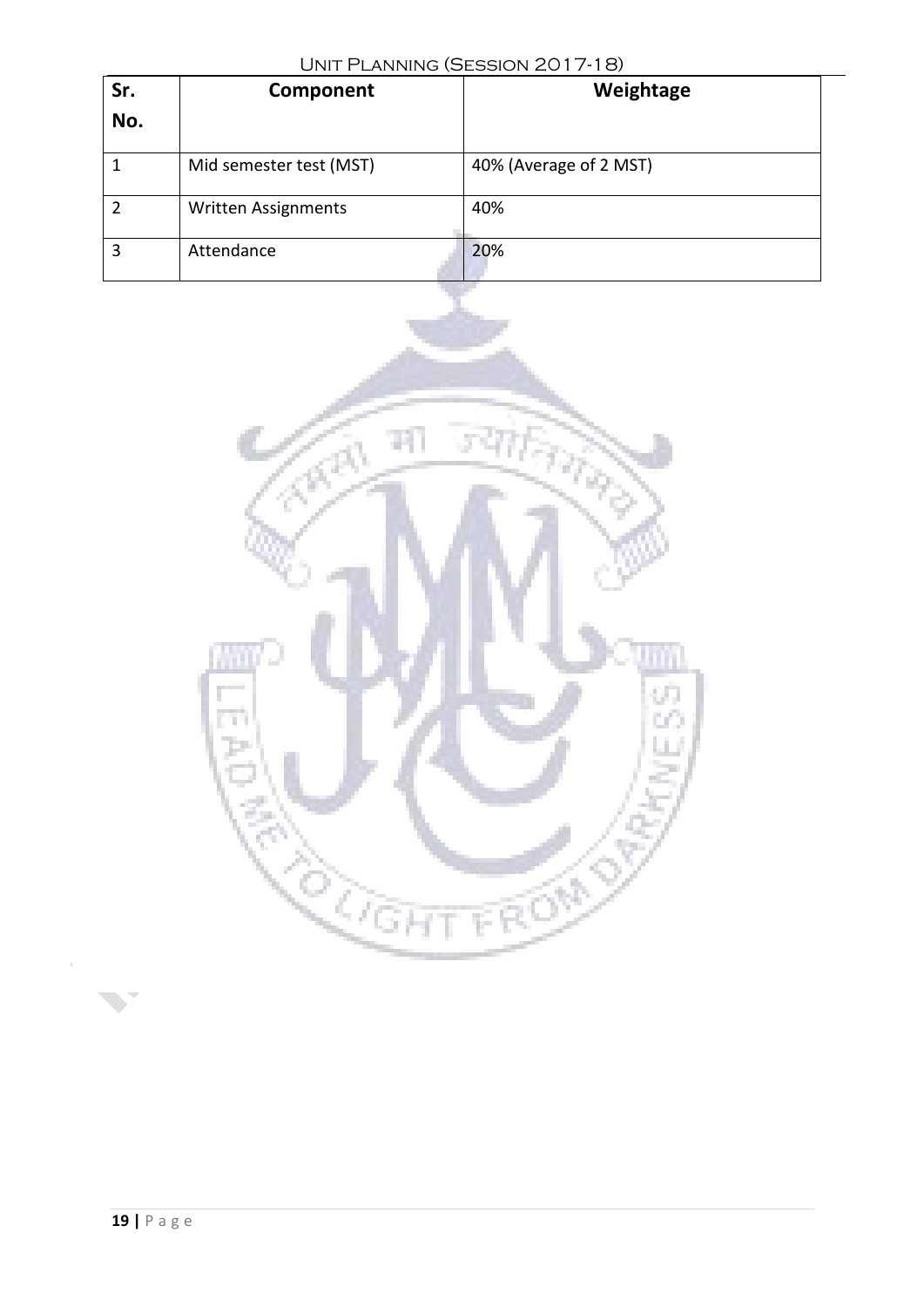## **Class – MSc II (Semester III) Biotechnology**

## **Subject: Microbial and food technology (Paper-X)**

**Max Marks: 75**

#### **Max Time: 3 Hrs**

# $TILL MST - I$ 1. Microbial transformation: Types of transformation, applications in biotechnology and food technology, steroid transformations. 2. Pharmaceutical products: Fermentative production of antibiotics, penicillins, cephalosporins, erythromycins, vancomycins and streptomycin. 3. Vaccines: Fermentative production of vaccines & recombinant vaccines; edible vaccines. 4. Production of food additives and ingredients: Fermentative production of amino acids - Lglutamic acid and L-aspartic acid. 5. Production of vitamins: Thiamin (B-1), riboflavin (B-2), vitamin (B-12). 6. Microbial polysaccharides: Fermentative production of xanthan gums, dextrans, cyclodextrins and pullulan. **TILL MST – II** 1. Fermented foods: Production technology of cheese and bread; brief account of Indian fermented foods (*Idli, Vada, Dosa, Papad, Jalebi, Bhatura, Warries, Marchu, Gundruk*). 2. Fermented dairy products and sugar syrups: Production of cultured dairy milk, cultured cream, yoghurt; Sugar syrups - cane syrup, invert syrup, high fructose syrup, maltose syrup. 3. Immobilized whole cell technology in food industry: Brief account in wine, beer & dairy industry. 4. Food preservation: Physical (dehydration, freeze-drying, heat, irradiation) and chemical (antibiotics, organic acids, nitrates and nitrites, sulphites and sulphur dioxide) methods. **TILL FINAL EXAM** 1. Waste utilization: Technology for the utilization of waste from dairy, fruit and vegetable processing industries. 2. Food regulations: Brief account on FSSA 2006, FAO, FDA, AGMARK, HACCP, CODEX ALIMENTARIUS.

| <b>Mode of Assessment</b> |                         |                        |
|---------------------------|-------------------------|------------------------|
| Sr.<br>No.                | Component               | Weightage              |
|                           | Mid semester test (MST) | 40% (Average of 2 MST) |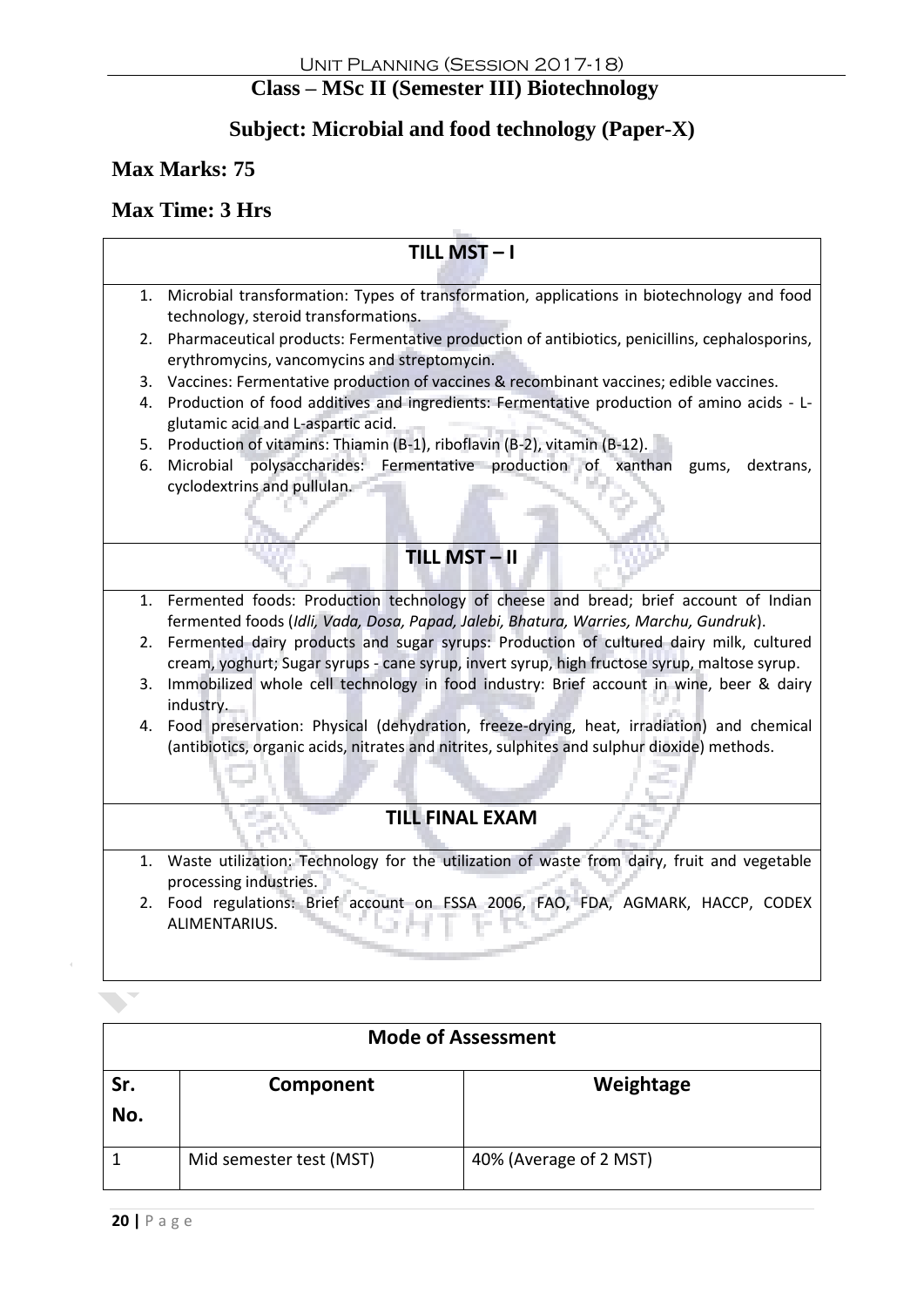| UNIT PLANNING (SESSION 2017-18) |                            |     |
|---------------------------------|----------------------------|-----|
|                                 | <b>Written Assignments</b> | 40% |
|                                 |                            |     |
|                                 | Attendance                 | 20% |
|                                 |                            |     |



 $\bar{4}$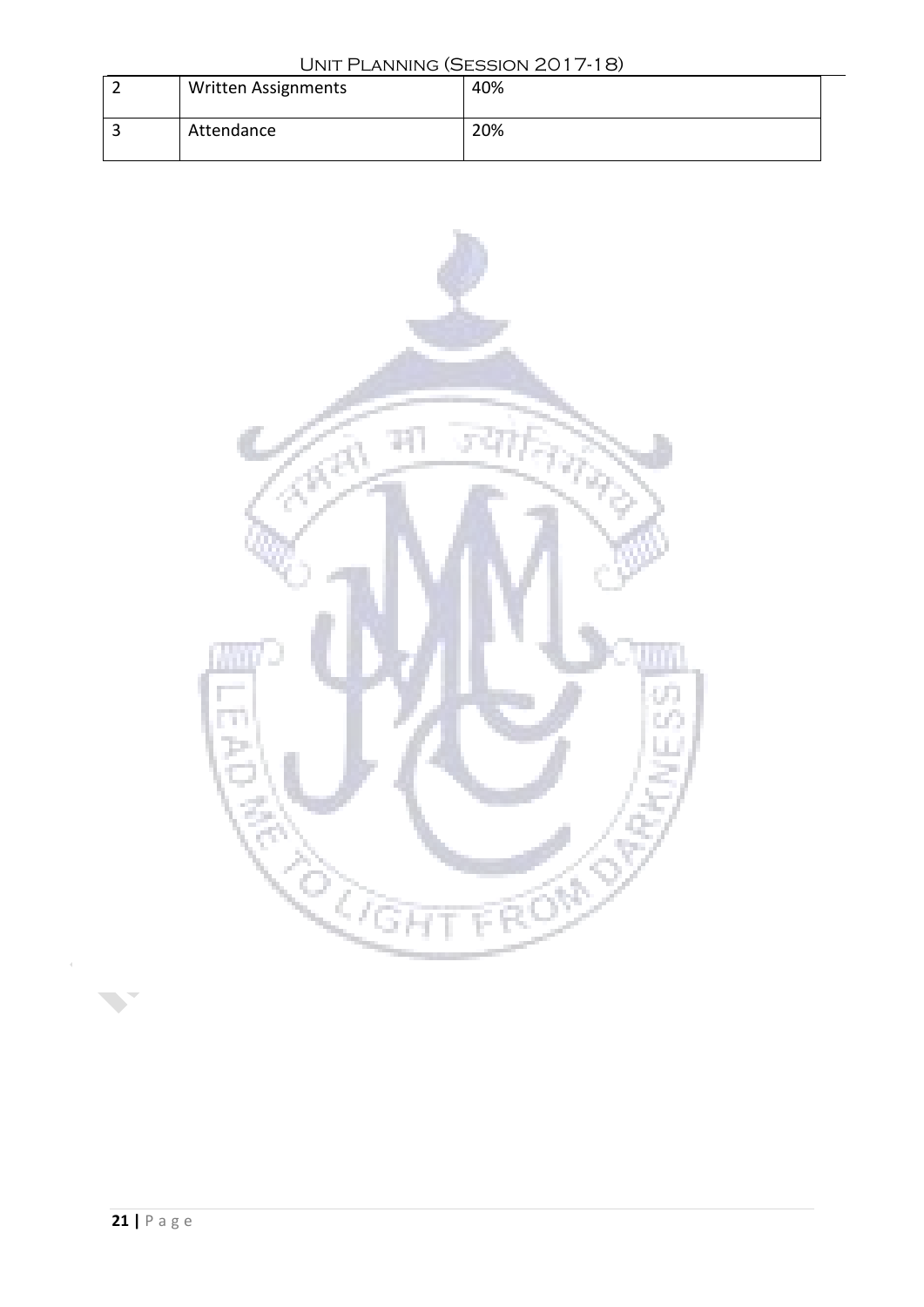## **Class – MSc II (Semester III) Biotechnology**

## **Subject: Environmental Biotechnology (Paper-XI)**

**Max Marks: 75**

## **Max Time: 3 Hrs**

## **TILL MST – I** 1. Introduction to environmental pollution: nature of pollutants, biochemical and physiological effects of pollutants on plants, animals and microbes; types of toxicity; toxicity assessment using biomarkers-enzymatic, microbial, algal, plant and animal systems 2. Environmental applications of biotechnology: bioremediation- *in situ* and *ex situ*, biological deodorization, municipal waste water treatment, biochemistry of degradation of low molecular weight organic compounds, pesticides, and hydrocarbons; microbial leaching, microbial enhanced oil recovery, treatment of industrial wastes- chemical and biological 3. Principles of Treatment: laboratory and equipment, design for containment of biohazards; bioaccumulation of hazardous wastes: kinetics of uptake, factors affecting uptake; stoichiometry and kinetics of waste treatment: Monod's equation for suspended and attached culture systems 4. Microbial transformations of heavy metal ions: metal microbe interactions, molecular mechanisms of heavy metal resistance in microbes, use of natural and engineered microorganisms; bioleaching, biomining and biohydrometallurgy -microbiology, biochemistry and applications, treatment of heavy metal laded industrial effluents 5. Aerobic treatment technologies: Biochemistry, microbiology and operation details of activated sludge (AS), completely mixed conventional activated sludge (CCAS), contact stabilizer (CSAS), step aeration (SAAS), completely mixed (CMAS), extended aeration (EAAS), pure oxygen or high purity oxygen (POAS), tapered aeration (TAAS) systems, aerated lagoons, aerobic and facultative tricking filters and rotating biological contactors 6. Anaerobic waste treatment technologies: Biochemistry, microbiology and operation details of anaerobic decomposition, anaerobic filter reactor, anaerobic contact reactor, fluidized bed reactor, up-flow anaerobic sludge blanket (UASB), anaerobic baffled reactor; factors affecting process operation. **TILL MST – II** 1. Solid waste treatment methods: sludge characterization and disposal; land based treatment systems, land farming and composting and vermicomposting- PUSA vermicomposting, requirements and preparation of vermicompost, nutrient comparison with ordinary and farmyard manure, Indian scenario of vermicomposting 2. Biogas technology: biogas technology raw materials, biochemistry, microbiology, biogas plant, factors affecting biogas production and its status in India. 3. Treatment of waste air: biological technologies of waste air treatment-bioscrubbers, biotowers and bioventing 4. Biosensors: Definition, advantages and disadvantages of biosensor, immobilization strategies for the construction of biosensors, types of transducers, Development of Biosensors for heavy metal ions, BOD biosensor.

#### **TILL FINAL EXAM**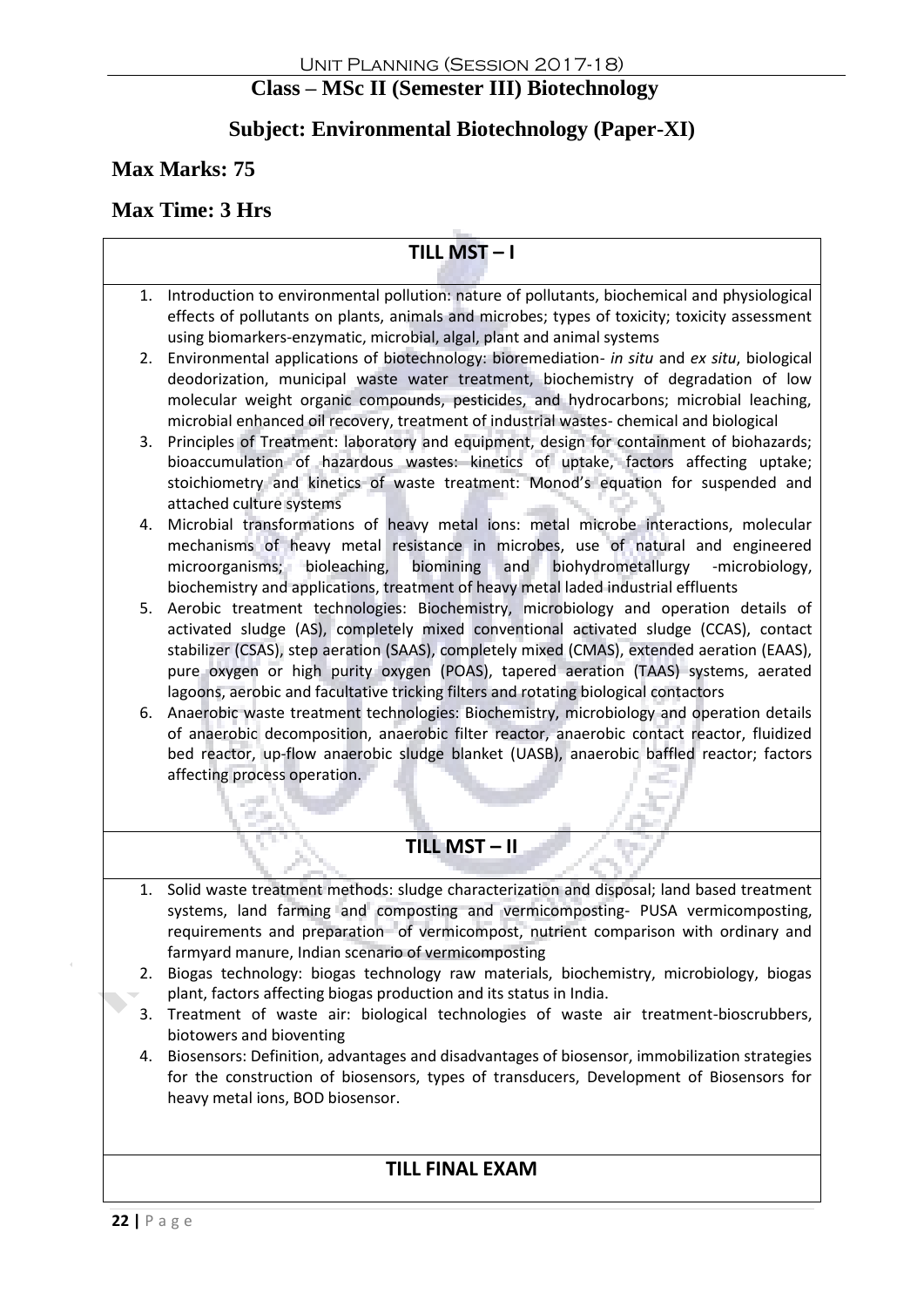- 1. Construction of biosensors and kits: specific for pathogens, insecticides and pesticides, immune-biosensors.
- 2. Protein engineering and construction of generic biosensors: Modification at DNA level, modification of polypeptide chain, Zinc finger, carbonic anhydrate, CAM, CAMBP engineered antibodies and ion channels modifications that alter activity, surface properties, specificity, coenzyme attachment; New enzyme activities.

Ъ'n.

| <b>Mode of Assessment</b> |                            |                        |
|---------------------------|----------------------------|------------------------|
| Sr.<br>No.                | Component                  | Weightage              |
|                           | Mid semester test (MST)    | 40% (Average of 2 MST) |
|                           | <b>Written Assignments</b> | 40%                    |
| 3                         | Attendance                 | 20%                    |

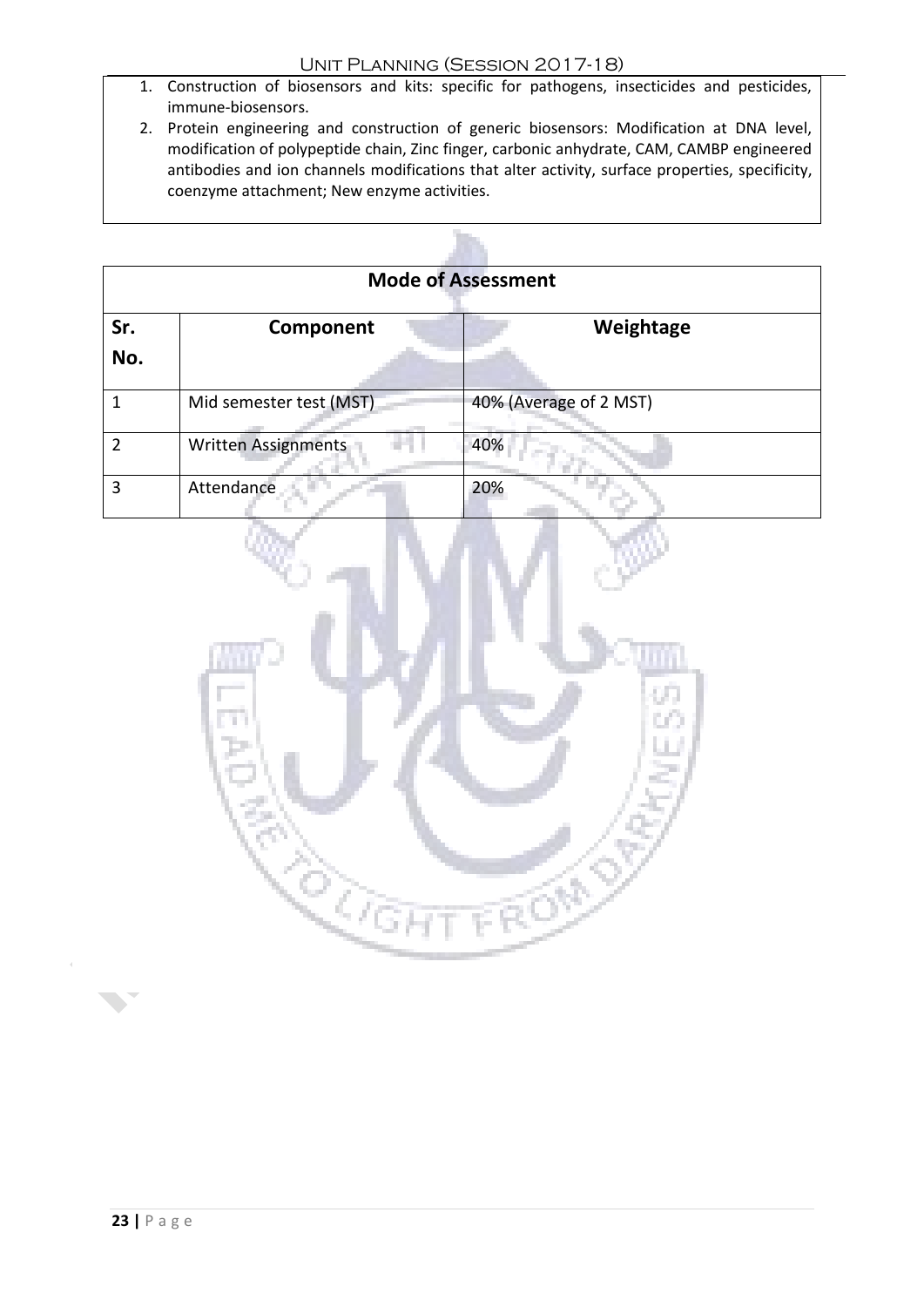# **Class – MSc II (Semester III) Biotechnology**

## **Subject: Commercial Biotechnology (Paper-XII)**

#### **Max Marks: 75**

#### **Max Time: 3 Hrs**

#### **TILL MST - I**

- 1. Scope and status of biotechnology in Punjab and India. 2. Institutions involved in biotechnology development: DBT, PSCST, International Organizations, University- Industry Relationship.
	- 3. Biosafety: Introduction Biohazards, Department of Biotechnology Biosafety Guidelines 1990, IGMORIS, Cartagena Protocol.
	- 4. Intellectual property rights: Intellectual property and its types, WIPO, UPOV, trade secret protection.
	- 5. Patents: Patentability criteria; Prior art; Types of patent applications, patent specification; Patent claims.
	- 6. Patenting system: Patent filing in India; Patent infringement; Patentability criteria for biological processes and products in India, patent cooperation treaty, Budapest treaty, International depository authorities.

#### **TILL MST - II**

- 1. Total quality management: Introduction, concept, role and its importance; Contributions of management thinkers in quality management, introduction to sixsigma.
- 2. Core concepts of TQM: Quality of profit, cost and economics of quality, competitive bench marking.
- 3. Tools and techniques of TQM: Techniques for analyzing quality process, statistical process control, problem solving tools.
- 4. International Organization for Standardization (ISO) About the organization and its functioning, members, relevance of certification.

## **TILL FINAL EXAM**

- 1. ISO 9000:2008- members and requirements; Introduction to GMP certification.
- 2. EMS in industry- ISO 14000:2004- members and requirements.

| <b>Mode of Assessment</b> |           |           |
|---------------------------|-----------|-----------|
| Sr                        | Component | Weightage |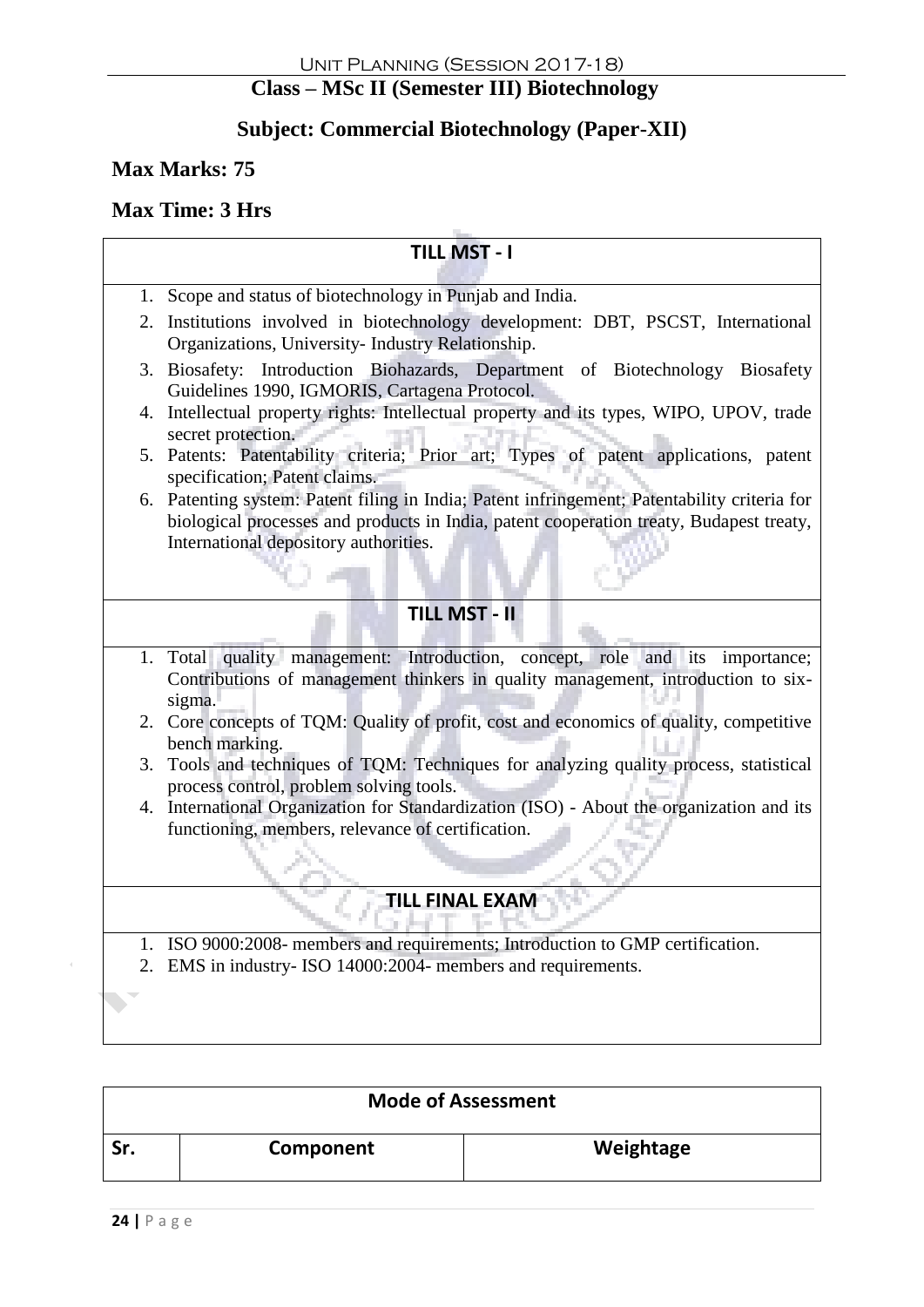| No.            |                         |                        |
|----------------|-------------------------|------------------------|
| $\mathbf 1$    | Mid semester test (MST) | 40% (Average of 2 MST) |
| $\overline{2}$ | Written Assignments     | 40%                    |
| $\overline{3}$ | Attendance              | 20%                    |
|                |                         |                        |
|                |                         |                        |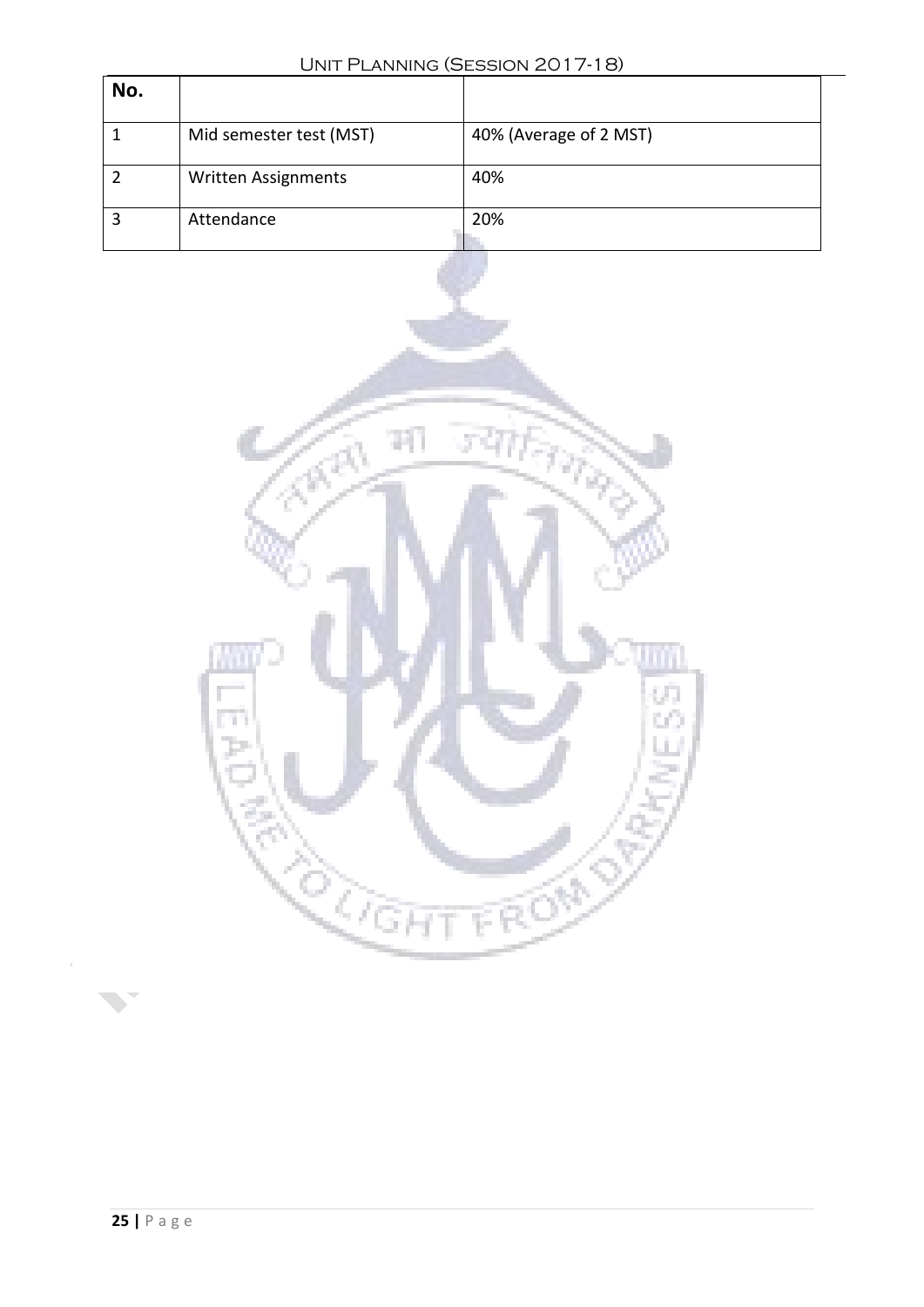## **Class – MSc II (Semester IV) Biotechnology**

## **Subject: Tissue and cell culture technology (Paper-XIII)**

#### **Max Marks: 75**

#### **Max Time: 3 Hrs**

#### **TILL MST - I**

- 1. Plant tissue culture: History of plant cell culture, culture media-composition, preparation and development, cellular totipotency, cryopreservation.
- 2. Callus and cell culture: Isolation of cells, growth of single isolated cells.
- 3. Suspension culture: Regeneration and maintenance of callus, organogenesis and embryogenesis.
- 4. Organ culture: Meristem culture, embryo culture and embryo rescue, anther culture, virus free plant production and haploid plant production, production of synthetic seed, micropropagation.
- 5. Protoplast culture and fusion: Isolation of protoplasts, culture and regeneration; fusion of protoplasts, selection of fusion products of protoplasts; Cybrids.
- 6. Somaclonal variation, instability and somaclonal variations, plant transformation-*Agrobacterium* mediated and particle gun mediated, secondary plant metabolites and application of plant biotechnology in crop improvement.
	- **TILL MST - II**
- 1. Animal cell culture: History, biology of cultured cells, culture media-composition, preparation and development, cell isolation, establishment and evaluation of cell culture, sterilization techniques for ATC lab.
- 2. Animal cell lines: Establishment, properties and use of cell lines, cultures of tumor cells; Cryopreservation of animal cells.
- 3. Culture and scale up: Monolayer culture-surface requirements, gas phase requirements, capillary culture units, micro-carrier culture techniques for laboratory and scale up of cultures, suspension culture scale up. Somatic cell fusion: Methods of somatic cell fusion, selection, properties of cell hybrids and their applications.

#### **TILL FINAL EXAM**

- 1. Animal cloning and embryo transfer: Superovulation, *in vitro* fertilization, embryo transfer technology in animals; Concepts and techniques of cloning.
- 2. Applications: Industrial applications of animal cell culture; Stem cell culture and its applications.

#### **Mode of Assessment**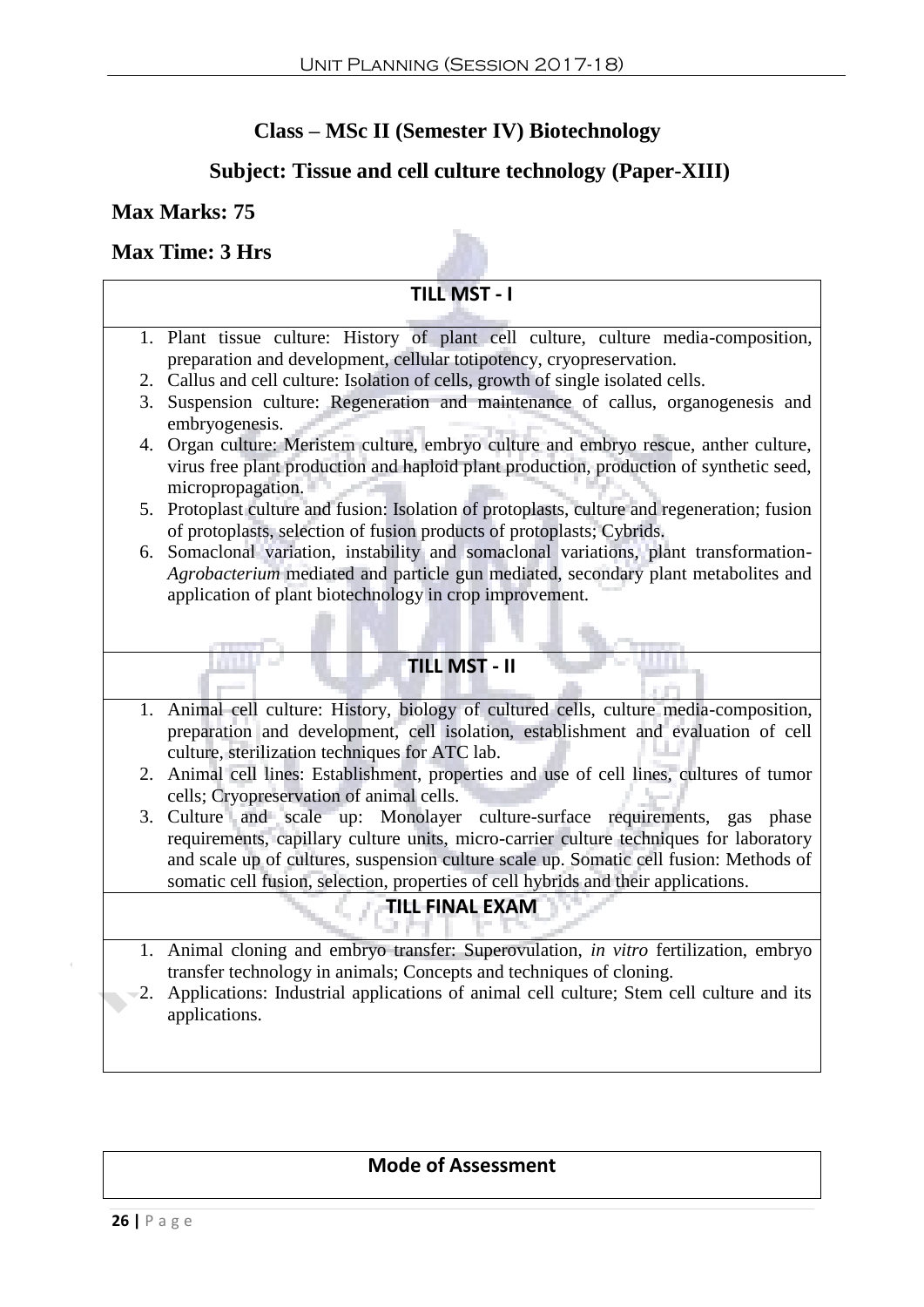| Sr.<br>No.     | Component                  | Weightage              |
|----------------|----------------------------|------------------------|
|                | Mid semester test (MST)    | 40% (Average of 2 MST) |
| $\overline{2}$ | <b>Written Assignments</b> | 40%                    |
| 3              | Attendance                 | 20%                    |



 $\bar{\psi}$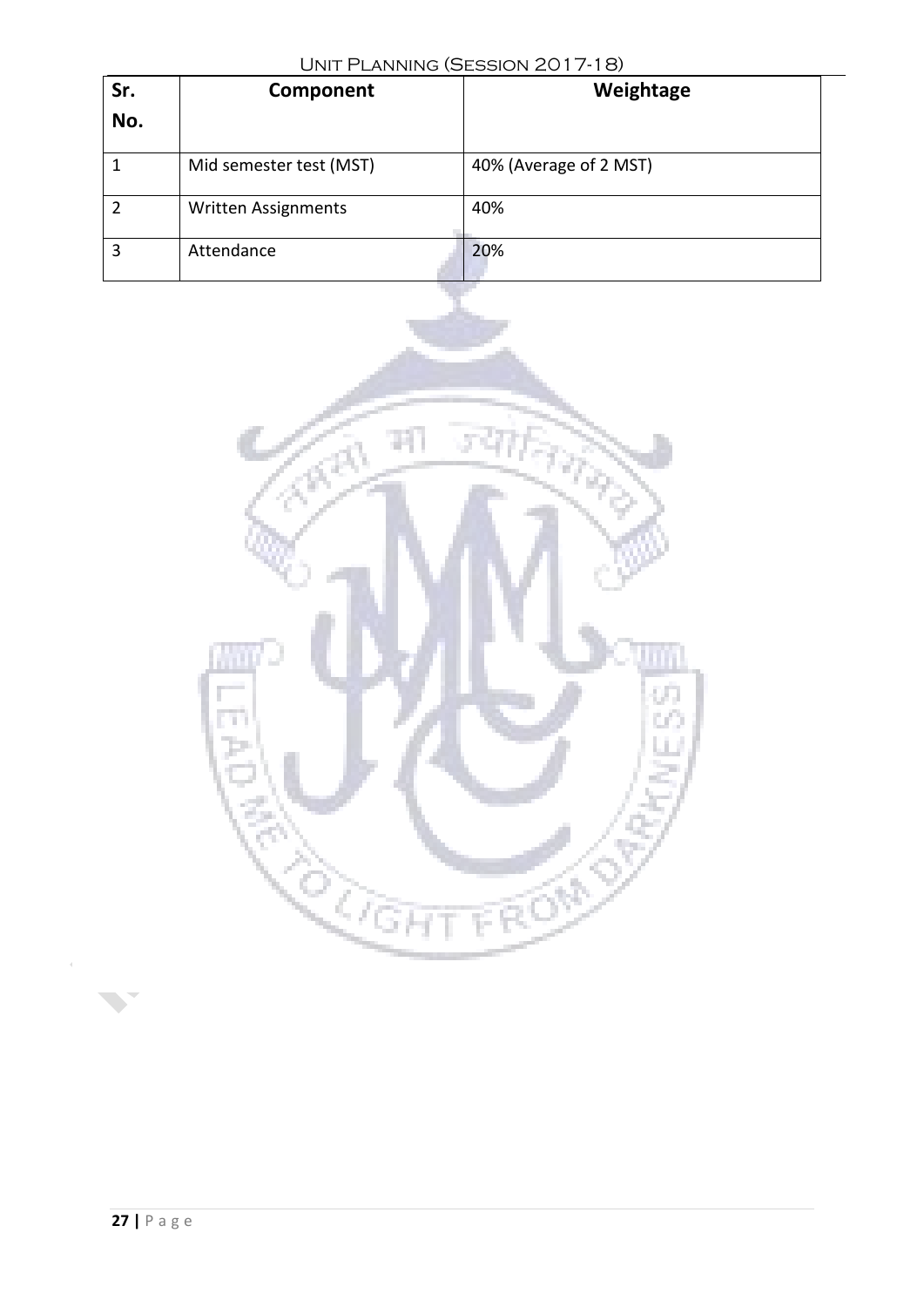## **Class – MSc II (Semester IV) Biotechnology**

## **Subject: Research Methodology (Paper-XIV)**

#### **Max Marks: 75**

#### **Max Time: 3 Hrs**



- 1. Objectives and types of research: Definition and types of research (Descriptive and analytical research, applied and fundamental research, qualitative and quantitative research, conceptual and empirical research).
- 2. Research formulation: Defining and formulating research problem and its necessity, selecting the problem, literature review and its importance; Primary and secondary data sources-library (books, journals, periodicals, reference sources, abstracting and indexing sources, reviews, monographs), patents, web (search engines, online libraries, online journals, e-books, e-encyclopedia, institutional websites); Journals and books-standards of research journals (impact factor, ISSN, ISBN, online and print journals, indexed journals, peer reviewed journals), citation index, H-index; Identifying gaps areas from literature review.
- 3. Research design and methods: Developing the research hypothesis; Research design basic principles and need, important concepts; Observations and facts, laws and theories, prediction and explanation, induction, deduction; Development of models, developing a research plan, exploration, description, diagnosis, experimentation.
- 4. Data collection and analysis: Execution of research, observation and collection of data, methods of data collection, primary data, secondary data; Sampling methods, data processing and analysis, statistical tools, hypothesis testing, generalization and interpretation.
- 5. Documentation: Techniques and importance of documentation; Role of internet, information technology and computers in research and documentation.
- 6. Reporting and thesis writing: Structure and components of research report, types of report-monographs, review articles, research papers, thesis, books, technical reports and their significance; Different steps in preparation of a written scientific documentlayout, structure and language of reports, illustrations and tables, bibliography, references, footnotes.

## **TILL MST - II**

- 1. Presentation of scientific papers: Poster presentations-layout and format; Oral presentation-planning, preparation, use of visual art, importance of effective communication.
- 2. Application of intellectual property rights: Commercialisation, copyright, royalty, intellectual property rights and patent law; Plagiarism-concept and authentication of originality of research; Citation and acknowledgement; Reproducibility and accountability.
- 3. Bioethics: Environmental impacts; Clinical and animal ethical issues and committees.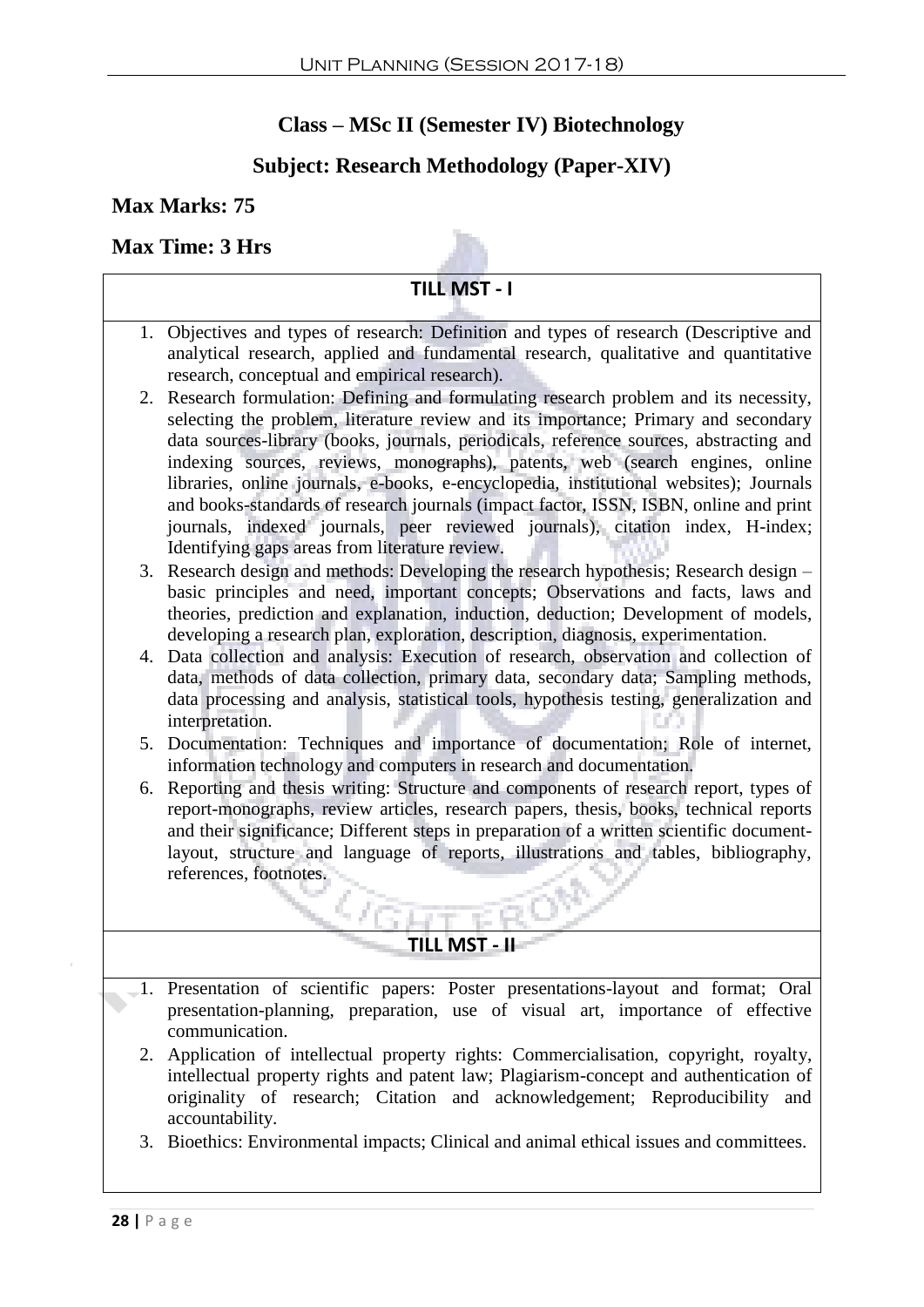4. Cost analysis of project: Cost incurred on raw materials, different testing procedures, cost of instrumentation, downstream processing cost (wherever required); Cost of clinical trials

## **TILL FINAL EXAM**

- 1. Research grants: International funding agencies; Government and private bodies.
- 2. Industry-institute interactions: Industrial projects and their feasibility reports; Case studies.



| <b>Mode of Assessment</b> |                         |                        |
|---------------------------|-------------------------|------------------------|
| Sr.<br>No.                | Component               | Weightage              |
|                           | Mid semester test (MST) | 40% (Average of 2 MST) |
| 2                         | Written Assignments     | 40%                    |
| 3                         | Attendance              | 20%                    |

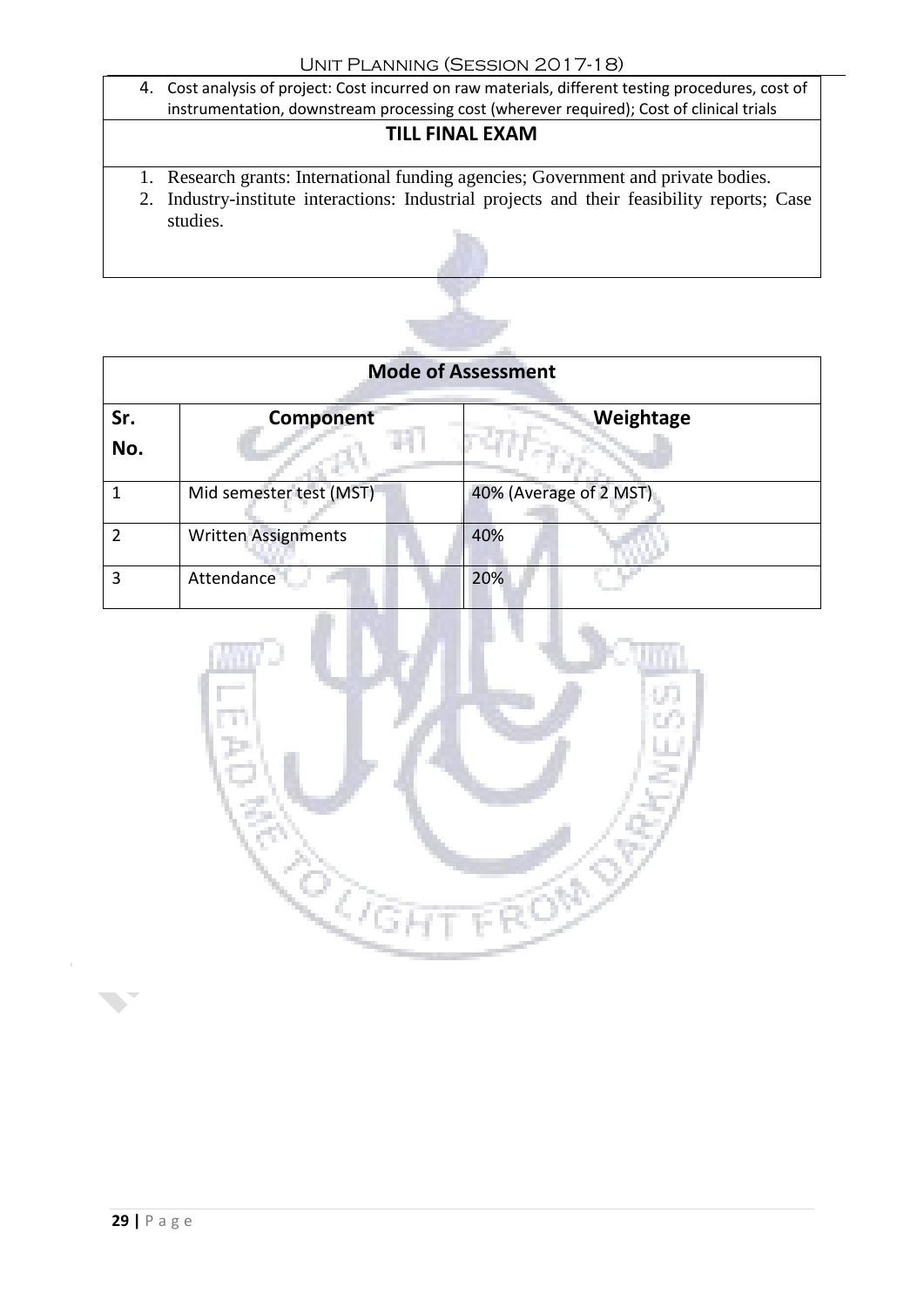# **Class – MSc II (Semester IV) Biotechnology**

# **Subject: Computer and Biostatistics (Paper-XV)**

## **Max Marks: 75**

## **Max Time: 3 Hrs**

|    | TILL MST-I                                                                                                                                                                       |
|----|----------------------------------------------------------------------------------------------------------------------------------------------------------------------------------|
|    |                                                                                                                                                                                  |
|    | 1. Fundamentals of computers: Definition, history and generation of computers,<br>computer organization, memory, input and output devices; Data Representation -                 |
|    | binary representation of integers and real numbers.                                                                                                                              |
| 2. | Types of computers and types of processing: Batch, real-time, online, offline, system                                                                                            |
|    | handling, system commands and utilities.                                                                                                                                         |
|    | 3. File formats and directory structure; Data organization on a computer; Creating and                                                                                           |
|    | editing graphic objects and charts, sorting data, filtering etc.; Operating systems -                                                                                            |
|    | Linux, Windows.                                                                                                                                                                  |
|    | 4. Computer networking: Networking topologies, networking protocols - TCP/IP, ftp,                                                                                               |
|    | http, internet and intranet, Networking gadgets (Router, Switch); Network security.<br>5. Web browser, e-mail, applications and utilities of windows, browsers, search engines.  |
| 6. | Programming language C: Character set, identifiers and keywords data types, operator                                                                                             |
|    | and expression control statements, switch break, continue statements, function arrays,                                                                                           |
|    | pointers.                                                                                                                                                                        |
|    |                                                                                                                                                                                  |
|    |                                                                                                                                                                                  |
|    | <b>TILL MST - II</b>                                                                                                                                                             |
|    | 1. Statistics: Definition, scope and applications of statistics in biological research and                                                                                       |
|    | data analysis.                                                                                                                                                                   |
| 2. | Measures of central tendency: Mean, median and mode; Measures of dispersion;                                                                                                     |
|    | Coefficient of variance; Skewness & kurtosis - concept and measures.                                                                                                             |
|    | 3. Correlation analysis: Simple, partial & multiple; Regression analysis - concept &<br>measures, linear regression.                                                             |
|    | 4. Elementary probability theory: Concepts, definitions and problems; Applications of                                                                                            |
|    | probability and standard distribution.                                                                                                                                           |
|    | 5. Probability distributions: Binomial, poisson and normal distributions; Estimation,                                                                                            |
|    | standard error and confidence interval, goodness of fit, etc.                                                                                                                    |
|    |                                                                                                                                                                                  |
|    | <b>TILL FINAL EXAM</b>                                                                                                                                                           |
|    |                                                                                                                                                                                  |
| 1. | Testing of hypothesis: Concept, types of hypothesis, significance level, degrees of<br>freedom, errors in hypothesis testing, procedure of testing hypothesis; Statistical tests |
|    | - Chi-square test, t-test, F-test, ANOVA – 1 way and 2 way                                                                                                                       |
|    |                                                                                                                                                                                  |
|    |                                                                                                                                                                                  |
|    |                                                                                                                                                                                  |
|    |                                                                                                                                                                                  |

 $\overline{4}$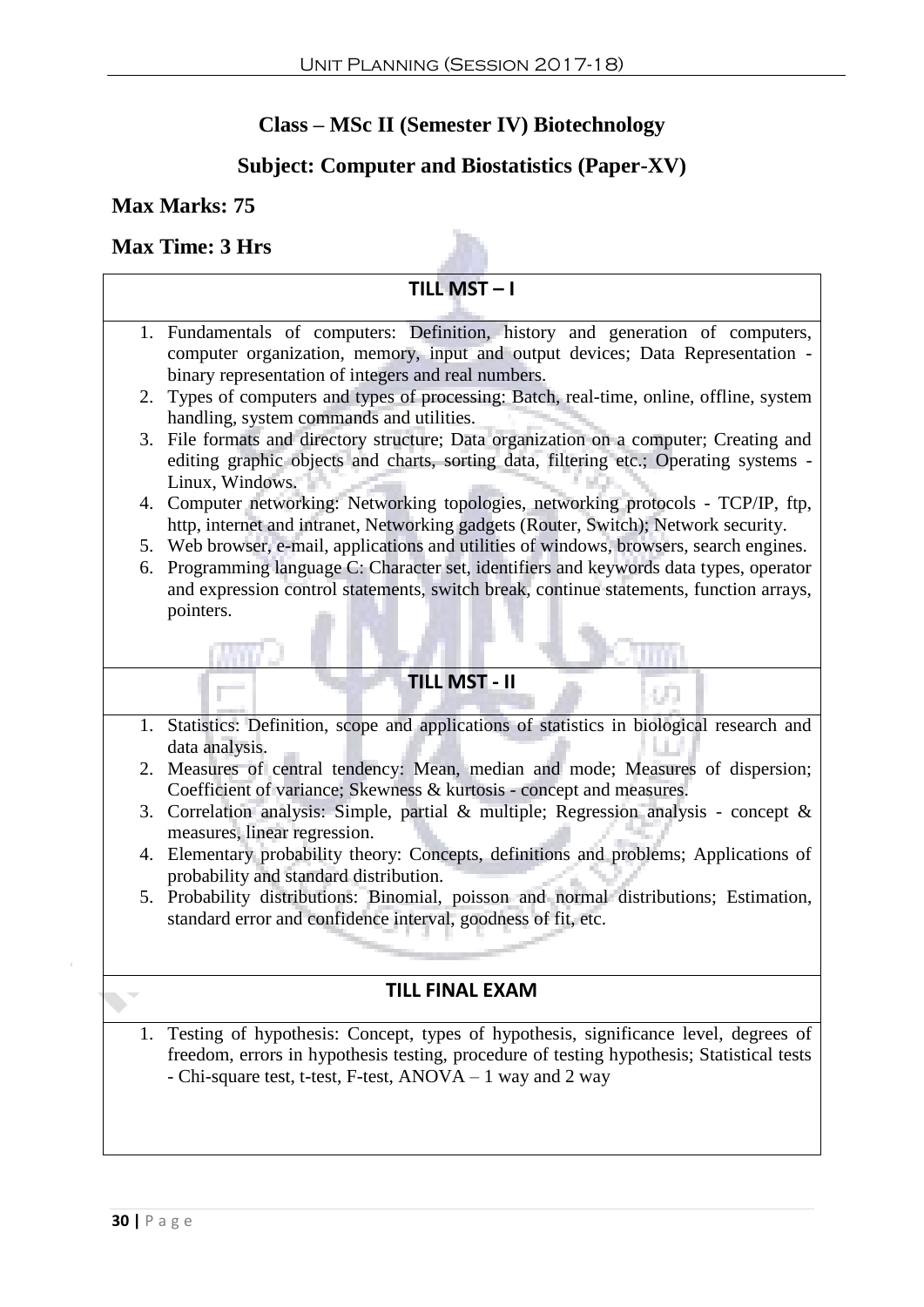| <b>Mode of Assessment</b> |                            |                        |  |
|---------------------------|----------------------------|------------------------|--|
| Sr.<br>No.                | Component                  | Weightage              |  |
|                           | Mid semester test (MST)    | 40% (Average of 2 MST) |  |
| $\mathfrak z$             | <b>Written Assignments</b> | 40%                    |  |
| 3                         | Attendance                 | 20%                    |  |



 $\bar{4}$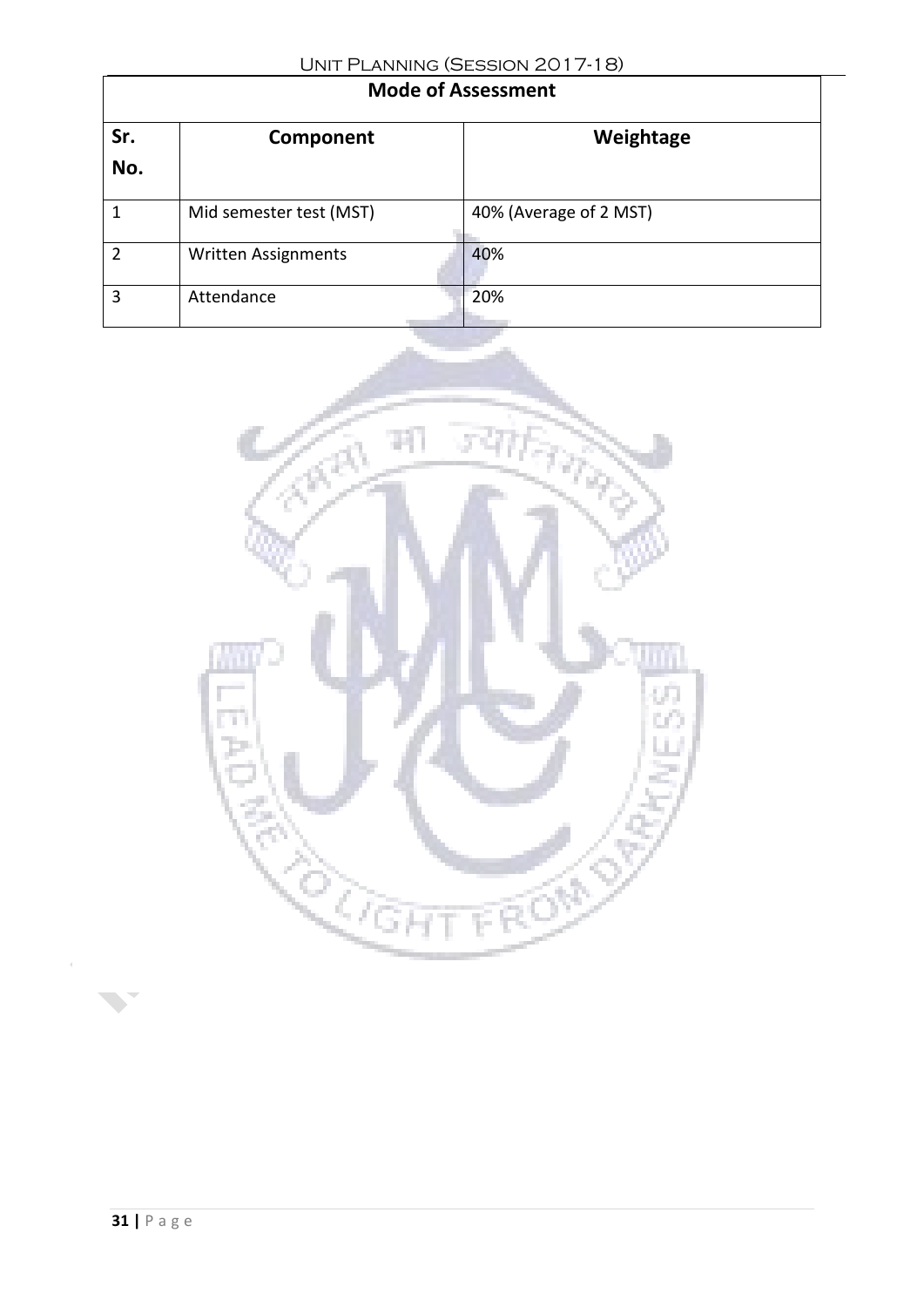## **Class – MSc II (Semester IV) Biotechnology**

## **Subject: Introduction of Bioinformatics (Paper-XVI)**

#### **Max Marks: 75**

#### **Max Time: 3 Hrs**

#### **TILL MST - I** 1. Bioinformatics: Definition, applications in scientific research, present bioinformatics scenario in India; Open access computational resources related to Life Sciences viz., NCBI, EBI, EXPASY. 2. Databases, datamining and datamining tools: Characteristics and categories of biological databases, primary, secondary and composite databases, navigating databases; Datamining and datamining tools, nucleic acid and protein sequence analysis. 3. Information retrieval systems and data submission tools: Entrez, SRS; BankIt, Sequin, WebIn. 4. Nucleotide sequence databases: Composition, organization and structure of data entries, INSDC, Genbank, EMBL, DDBL, REBASE, dedicated genome sequence databases (*E. coli,* Human). 5. Primary and secondary protein databases: Composition, organization and structure of data entries, IPSDC, Swiss-Prot, TrEMBL, PIR, UniProt, PDB, CATH, SCOP, PROSITE, Pfam. 6. Composite and specialized databases: composition and organization of OWL, BIOSILICO; Diseases database (OMIM), literature databases (PMC), metabolic pathways (KEGG), enzymes (BRENDA). U) **TILL MST - II** 1. Substitution matrices and alignment algorithms: Definition, dynamic programming, sequence comparison algorithms, dot plots; Substitution matrices algorithms - PAM and BLOSUM; Sequence alignment algorithms - pairwise comparison, global sequence alignment algorithm (Needleman Wunsch algorithm), local sequence alignment algorithm (Smith Waterman algorithm), Semiglobal algorithm. 2. Nucleic acid sequence comparison and analysis: Basic concepts of pairwise sequence alignment - types and applications of BLAST and FASTA; Statistical significance of scores; ORF and restriction analysis, sequence translation. 3. Protein sequence comparison and analysis: Pairwise and multiple alignment, peptide cleavage analysis, prediction of transmembrane proteins, *in silico* analysis of protein modifications, reverse translation, protein domains and family classification. 4. Overview of resources for genome analysis: Overview of web resources for genome information and analysis, functional genomics tools, overview of gene identification methods.

5. Protein classification and structure prediction: Protein classification, prediction of protein secondary structure - Chow-Fasman/GOR method; Prediction of protein 3D structure - structural profile method, contact potential method; Viewing protein structures, 2D modeling - RASMOL, MOLMOL; 3D modeling - DeepView